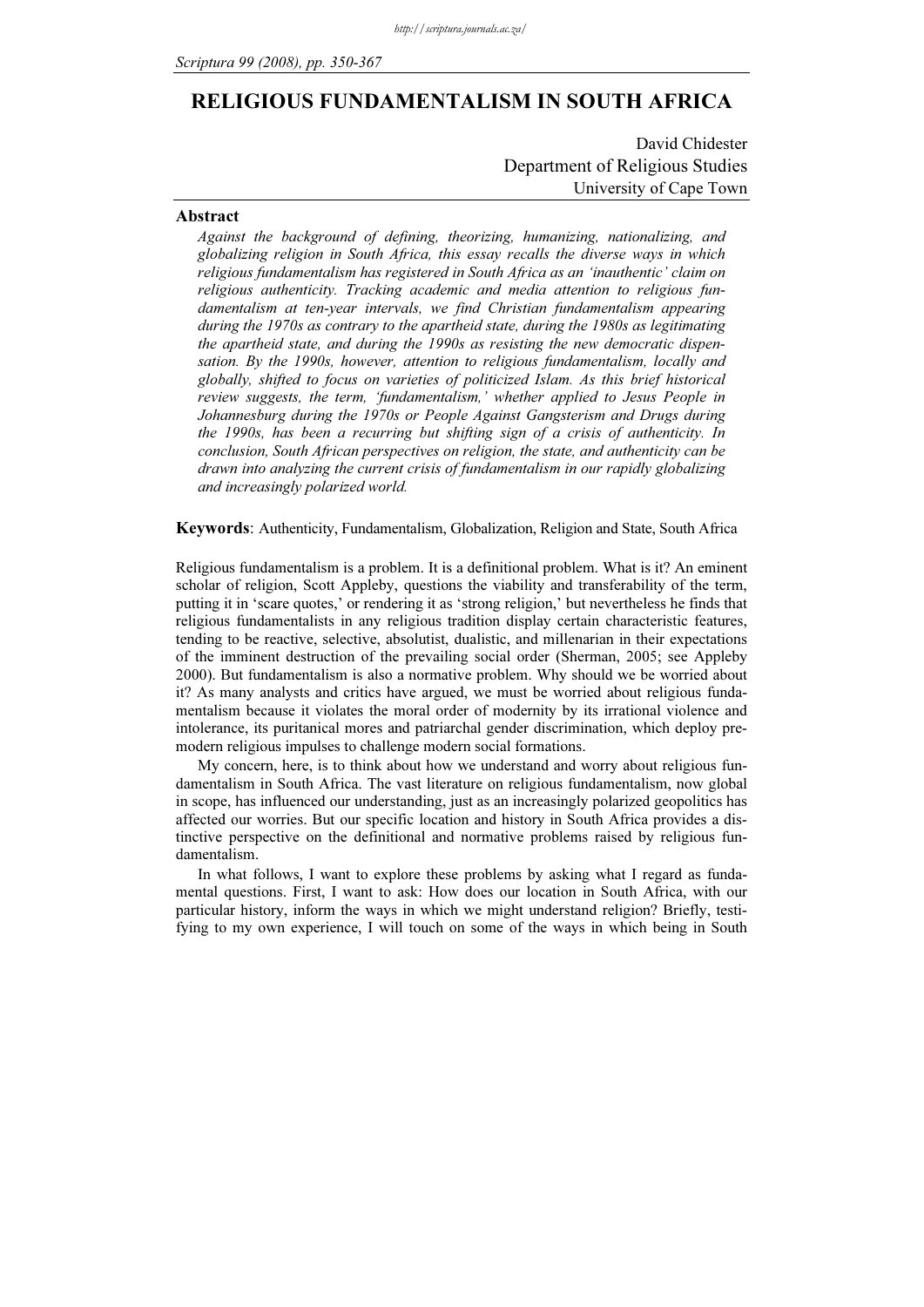Africa has taught me about the problems and prospects for dealing with defining, theorizing, humanizing, nationalizing, and globalizing religion.

Second, focusing specifically on that variety or variation of religion that has been called 'fundamentalism,' I want to ask: How has religious fundamentalism appeared in South Africa? Going back through our recent history, beginning in the 1970s, I find recurring popular and academic interest in 'fundamentalism' as a highly-charged term for a crisis. From the 1970s, as I will recall, every decade has seen a crisis of fundamentalism but every crisis has been dramatically different. In other words, South Africans have had a longstanding historical engagement with religious fundamentalism, but fundamentalism has never been the same thing in this history.

Third, here and now, I want to ask: Why are we currently worrying about religious fundamentalism? Why are we even talking about fundamentalism now? If we are going to talk about fundamentalism, how should we understand religious fundamentalism, from a South African perspective, in our current situation, locally and globally? As a prelude to wrestling with these questions, I review briefly a situated South African history of thinking about religion and engaging religious fundamentalism.

### Thinking about Religion in South Africa

South Africa is a multi-religious country. Although over 70 percent of South Africans claim allegiance to Christianity, South Africa is home for a variety of religious traditions – indigenous African, Muslim, Jewish, Hindu, Buddhist, and others – that have established strong, vital constituencies. With a deep and enduring African religious heritage, South Africa is a country that embraces all of the major 'world religions.' Each of these religions, including Christianity, is a diverse category, encompassing many different understandings of religious life. At the same time, many South Africans draw their understanding of the world, ethical principles, and human values from sources independent of religious institutions. In the most profound matters of life orientation, diversity is a fact of South African national life.

Given the diversity of language, culture, and religion in South Africa, the post-apartheid government of South Africa, which came to office after the first democratic elections of 1994, has sought ways to turn diversity from a potential obstacle to nationalism into a national resource, seeking not uniformity but unity, as the new Coat of Arms urges: Diverse people unite. Endeavouring to come to terms with the legacy of apartheid, the South African government has worked to find new ways of transforming the vicious divisions of the past into the vital diversity of a free, open, and democratic society.

For more than twenty years, I have found South Africa to be a particularly fruitful place to study religion. I have learned a lot just by being here. Quickly, let me identify five things this place has taught me:

 First, South Africa has taught me about the politics of defining religion. Here I learned that religion has always been an inherently oppositional term. The ancient Latin, religio, was defined in opposition to *superstitio*. The modern, *religion*, has been defined as a colonial opposition to 'superstition' or a contemporary opposition to 'cults.' From a South African perspective, our keyword, 'religion,' did not come from Greco-Roman antiquity or the European Enlightenment. It came from the sea in ships. It was carried by European travelers, missionaries, and colonial administrators, who first deployed it as an instrument of denial, reporting that Africans had no religion, but it was eventually deployed as an instrument of colonial containment, making a 'religious system' the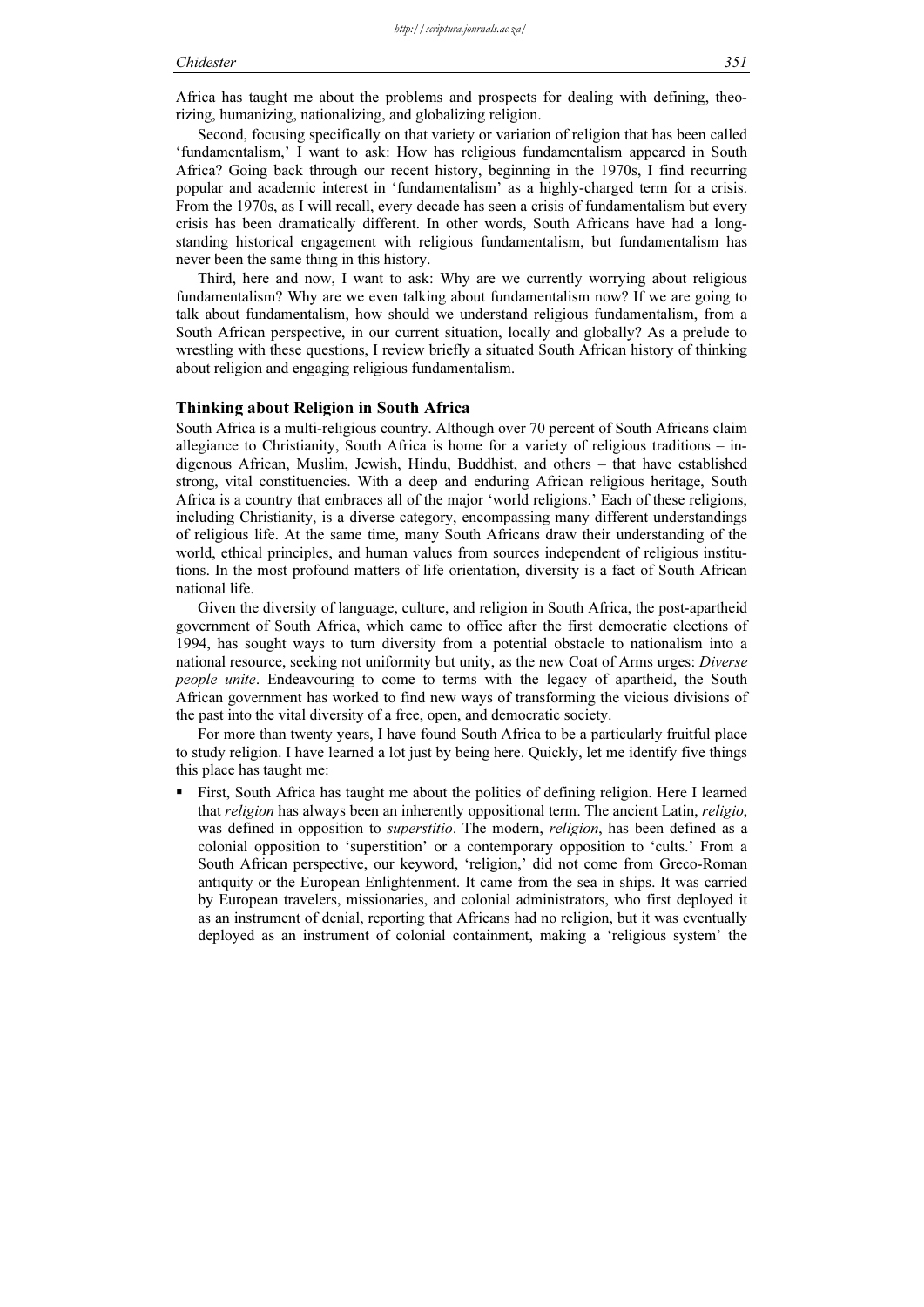spiritual supplement to the colonial magisterial system, location system, or reserve system for keeping people in place (Chidester, 1996).

- Second, South Africa has taught me about the history of theorizing religion, the cultural, social, and political history of theorizing religion. In graduate school, I learned that my academic discipline had a founder, F Max Müller, whose 1870 lectures in London on the science of religion inaugurated an academic study of religion. Of course, I also learned that everything he said was wrong, but at least I had a founding ancestor in an ancestral lineage that included other late-Victorian British intellectuals, such as EB Tylor, Andrew Lang, and James Frazer. Re-reading their work in South Africa, I realized they were not just talking about religion; they were talking about us. Their theorizing about the original, 'primitive,' religion was directly related to British imperial ambitions and colonial adventures in South Africa (Chidester, 2004).
- Third, South Africa has taught me about the human dynamics of the inherent ambivalence of religion. However the term might be defined or theorized, religion is a truly ambivalent human enterprise – legitimating oppression, mobilizing liberation. As both the best and the worst, as both humanizing and dehumanizing, religion is a domain of inclusion and exclusion. During the 1980s, I learned about this ambivalence as much from Oliver Tambo as from Desmond Tutu. While the Archbishop, in the name of God, was urging for the human recognition of ubuntu, the president in exile of the African National Congress was analyzing the religiopolitical terrain in apartheid South Africa in which the human was poised between the superhuman claims of the apartheid state and the dehumanization suffered by the majority of the people in South Africa within a capitalist economy (Chidester, 1992:17).
- Fourth, since 1994, South Africa has taught me about the potential (and limitations) of religion in nation-building. Adopting a 'co-operative model' for relations between religion and state, the new constitutional order did not create a 'wall of separation' that cordoned off a privatized religion from the public sphere. Rather, in keeping with the national motto, 'unity in diversity,' the post-apartheid state has tried to draw upon the resources of the many religions of the country in the national interest. For example, during a busy weekend in September 2003 visiting religious communities, including the Jewish Board of Deputies, a new Hindu organization, and the Zionist Christian Church, President Thabo Mbeki observed: "Given our divided history, religious organizations have an important role to play in the reconstruction and development of our country, especially in the welfare and civil society sectors" (Anonymous, 2003).

While seeking to mobilize all the religious constituencies of the country, the post-apartheid state has also implemented a new policy for teaching and learning about religion, religions, and religious diversity, which Minister of Education Naledi Pandor recently called 'an exciting and distinctively South African response to an educational challenge faced by our society.'

Our educational policy recognises the difference between religious, theological, or confessional interests, and the educational objectives of Religion Education. While respecting religious interests and valuing religious contributions to our country, the policy charts a course for our schools to make their own, distinctive contribution to teaching and learning about religion in ways that will celebrate our diversity and affirm our national unity (Pandor, 2005; see Chidester, 2003).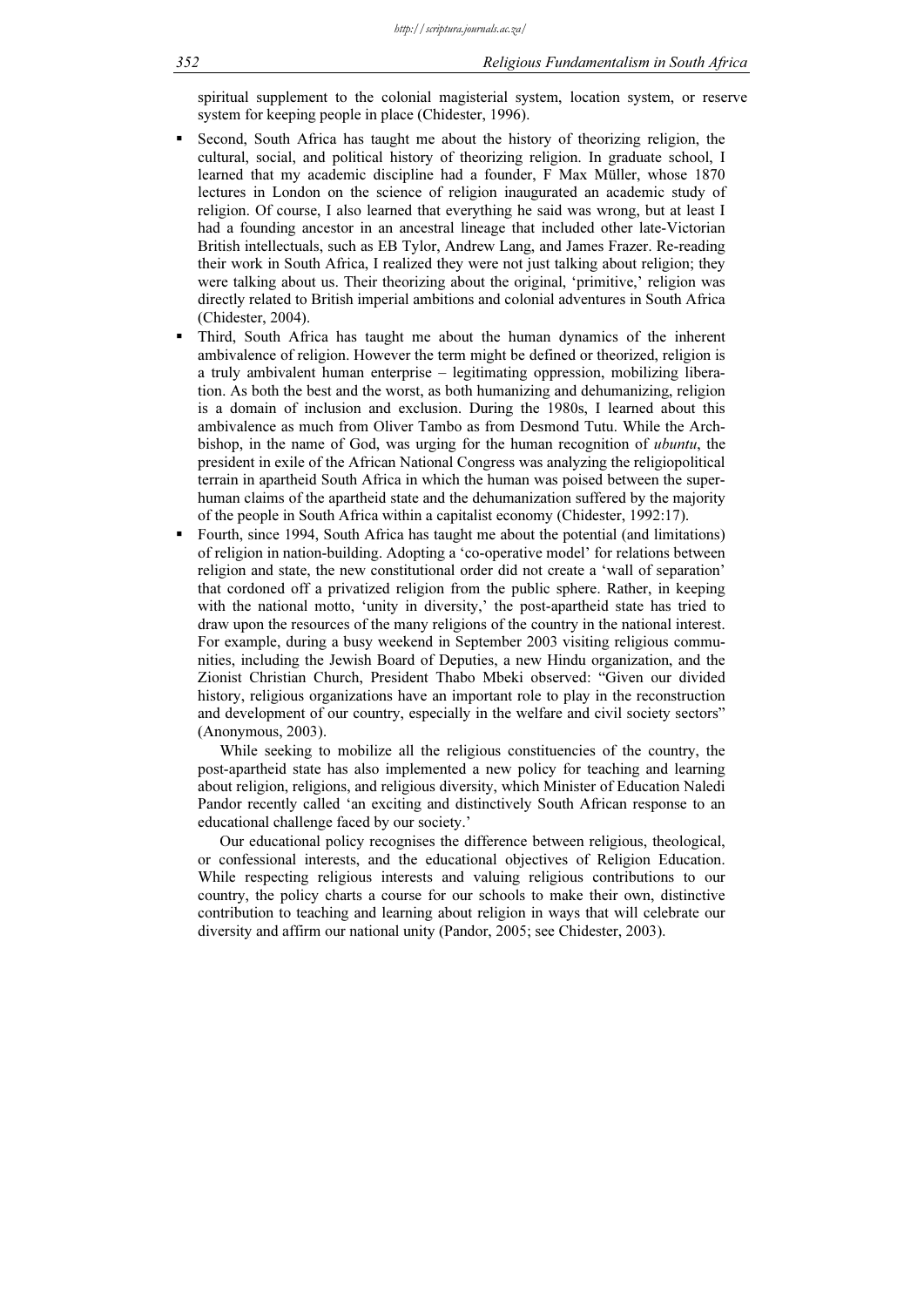Certainly, these national projects – harnessing the potential of religion, limiting discrimination on the basis of religion, expanding the scope of mutual human recognition and understanding in the midst of religious difference – are difficult (and problematic), but they grow out of an admirable willingness to take religion seriously.

 Fifth, South Africa has taught me about globalization, as both a description of a changing culture and a changing culture of description, which has altered the terrain for thinking about religion. In my recent research, I have been interested in two problems:

What happens when the 'indigenous,' intimately grounded in a specific place, goes global? The Zulu witchdoctor, sangoma, sanusi, and now shaman Credo Mutwa, for example, who has been described in our popular press as a 'fake, fraud, and charlatan,' has emerged in the global circuit of neo-shamanism as the bedrock of African indigenous authenticity to underwrite a variety of projects, including New Age spirituality, alternative healing, crime prevention, business management, environmentalism, and encounters with aliens from outer space, not to mention the work of conspiracy theorist David Icke (Chidester, 2002).

What happens when the 'global,' crossing boundaries, makes claims on our place? Afrika Bambaataa, for example, the African-American godfather of Hip Hop, whose group, Zulu Nation, was not African, Zulu, or a nation, nevertheless moved into our space to identify two kinds of religion: On the one side, Afrika Bambaataa identified the 'go to sleep slavery type of religion,' the religion of the dream, the religion of the oppressed that sealed their oppression. On the other side, there was the 'spiritual wake up, revolutionary,' religion of conscious, positive action, 'like the prophets,' in which 'knowledge, wisdom, [and] understanding of self and others' inform a 'do for self and others type of religion' (Chidester, 2005:230-31).

These examples raise the question of authenticity. Which is more true to our experience: the commodified religious export or the revolutionary religious expert? Now that Oprah Winfrey, through DNA testing, has discovered her Zulu roots, this question of authenticity – locally, globally – will perhaps be clarified (BBC, 2005). In the meantime, we dwell in the dilemma of authenticity.

## Engaging Religious Fundamentalism in South Africa

In popular media and academic analysis, religious 'fundamentalism' has often been cast as a form of religion that makes inauthentic claims on religious authenticity. But religious fundamentalism has also signaled a crisis. In South Africa, we have worried about fundamentalism since the 1970s, but we have not been worrying about the same thing from decade to decade. I will quickly review these different engagements with fundamentalism in South Africa. Recalling these engagements at ten-year intervals, we will find Christian 'fundamentalism' appearing during the 1970s as contrary to the apartheid state, during the 1980s as legitimating the apartheid state, and during the 1990s as resisting the new democratic dispensation. By the 1990s, however, attention to religious 'fundamentalism,' locally and globally, shifted to focus on varieties of politicized Islam. As this brief review suggests, the term, 'fundamentalism,' has been a recurring but shifting sign of a crisis of authenticity.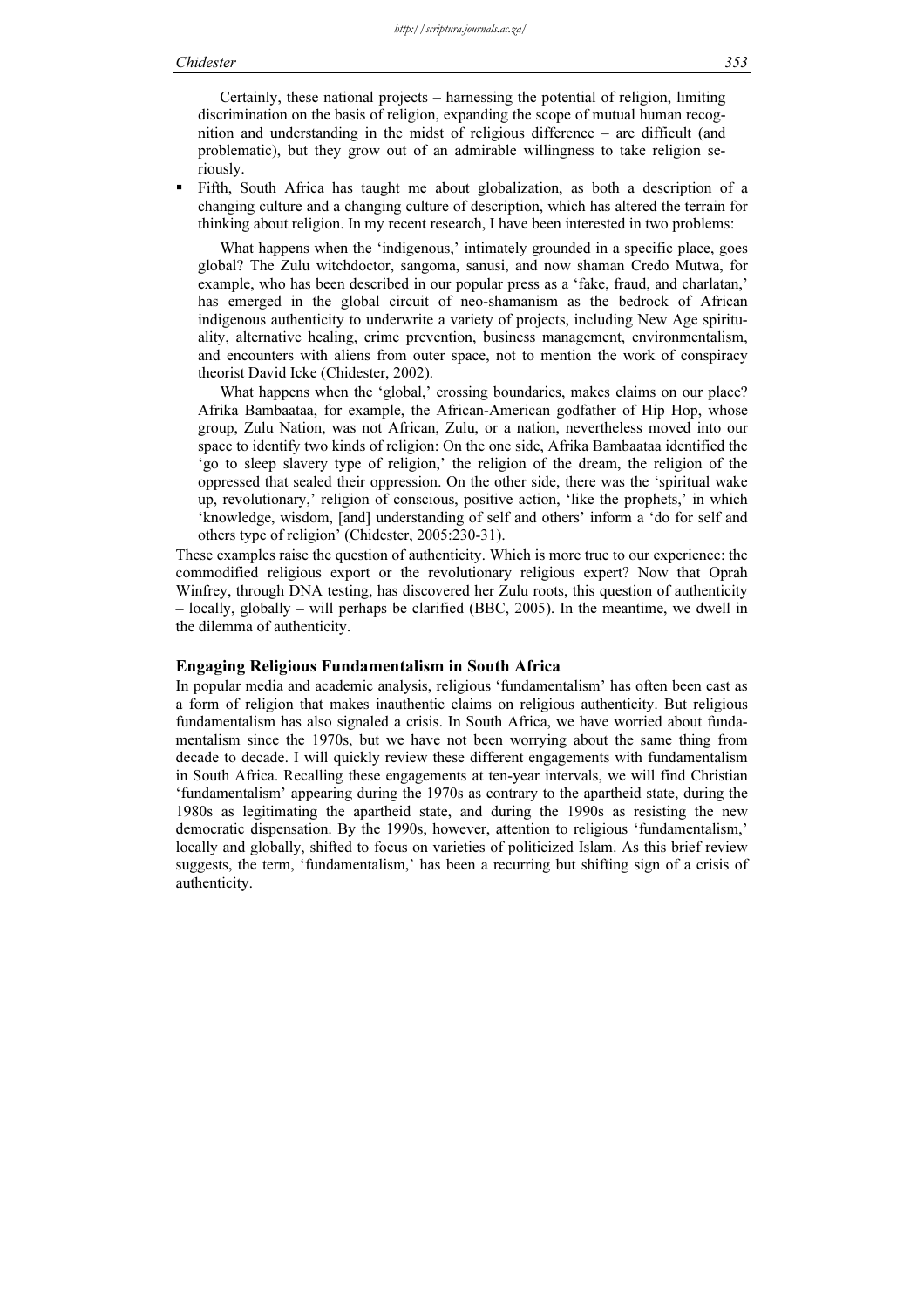### 1970s: Jesus People in Johannesburg

In the earliest research that I can find on religious fundamentalism in South Africa, Christopher R Stones published a series of articles in the 1970s based on his investigation of 'Jesus People' in Johannesburg (Stones, 1977; 1978a; 1978b). These fundamentalist or 'born again' Christians studied by Stones were white, English-speaking, and living communally. Explicitly identifying the members of this Christian community as fundamentalists, Stones utilized two research instruments – the Brown and Lowe Inventory of Religious Belief (1951) and the Wilson and Patterson Conservative Scale (1968) – to test the hypothesis that religious fundamentalism should correlate with social conservatism.

Since the results of this research might be surprising, I will move immediately to Stones's finding that these religious fundamentalists, who tested high for religious belief, scored very low on the socially conservative scale, being less conservative, less militaristic, less racially prejudiced, and less opposed to pleasure – less 'anti-hedonistic' – than their peers in their social environment. Measured against a 'control group,' these religious fundamentalists were found to be less socially conservative than other young white people in Johannesburg.

The research instruments that Christopher Stones used to arrive at this conclusion are worthy of mention. The Brown and Lowe Inventory of Religious Belief, formulated in 1951, provided a set of fifteen questions, with each question weighted on a five-point 'Likert-type scale,' in order to differentiate between those who accept and those who reject the literal truth of Christianity. So, an instrument for measuring religious belief developed in the early 1950s, in post-war, Cold War America, was applied in Johannesburg. Even a quick glance at the questions posed by the Brown and Lowe Inventory of Religious Belief must make us wonder if this research instrument is already weighted for polarization. For example, just asking about the Bible, the inventory asks research subjects to agree or disagree with dramatically polarized propositions. On the one hand, a subject might agree with the proposal, 'I believe the Bible is the inspired Word of God.' If so, the subject would be assenting to a 'positively keyed item' for religious fundamentalism. On the other hand, a subject might identify with the proposal that the 'Bible is full of errors, misconceptions, and contradictions.' Agreeing with this 'negatively keyed item' would place such a subject very low on the religious belief or religious fundamentalism scale.

The religious fundamentalists in Johannesburg scored high on all of the indicators of religious beliefs that were based on the authority of the Bible, basic Christian doctrines such as the Virgin Birth and the Second Coming, and even the exclusivity of Christian redemption in which they agreed that the 'gospel of Christ is the only way for mankind to be saved' and that 'eternal life is the gift of God only to those who believe in Jesus Christ as Saviour and Lord.' On the belief scale, therefore, these fundamentalists were committed to being faithful to the fundamentals of their religious tradition. Religiously, they were conservative. We might expect that they were also socially conservative. Here is where Christopher Stones, applying Wilson and Patterson's Conservatism Scale, which was developed in American during the turbulent year of 1968 instead of in the cold-war context of the early 1950s in which the religious belief measures were produced, found that these religious fundamentalists were less conservative than the white, English-speaking 'control group' living in Johannesburg.

During the 1970s, therefore, religious fundamentalists registered as a problem for academic research. As Christopher Stones found, conservative Christians, adhering to fundamental Christian doctrines, could be religiously conservative but socially liberal. Conservatism in religious belief, therefore, did not necessarily correlate with conservative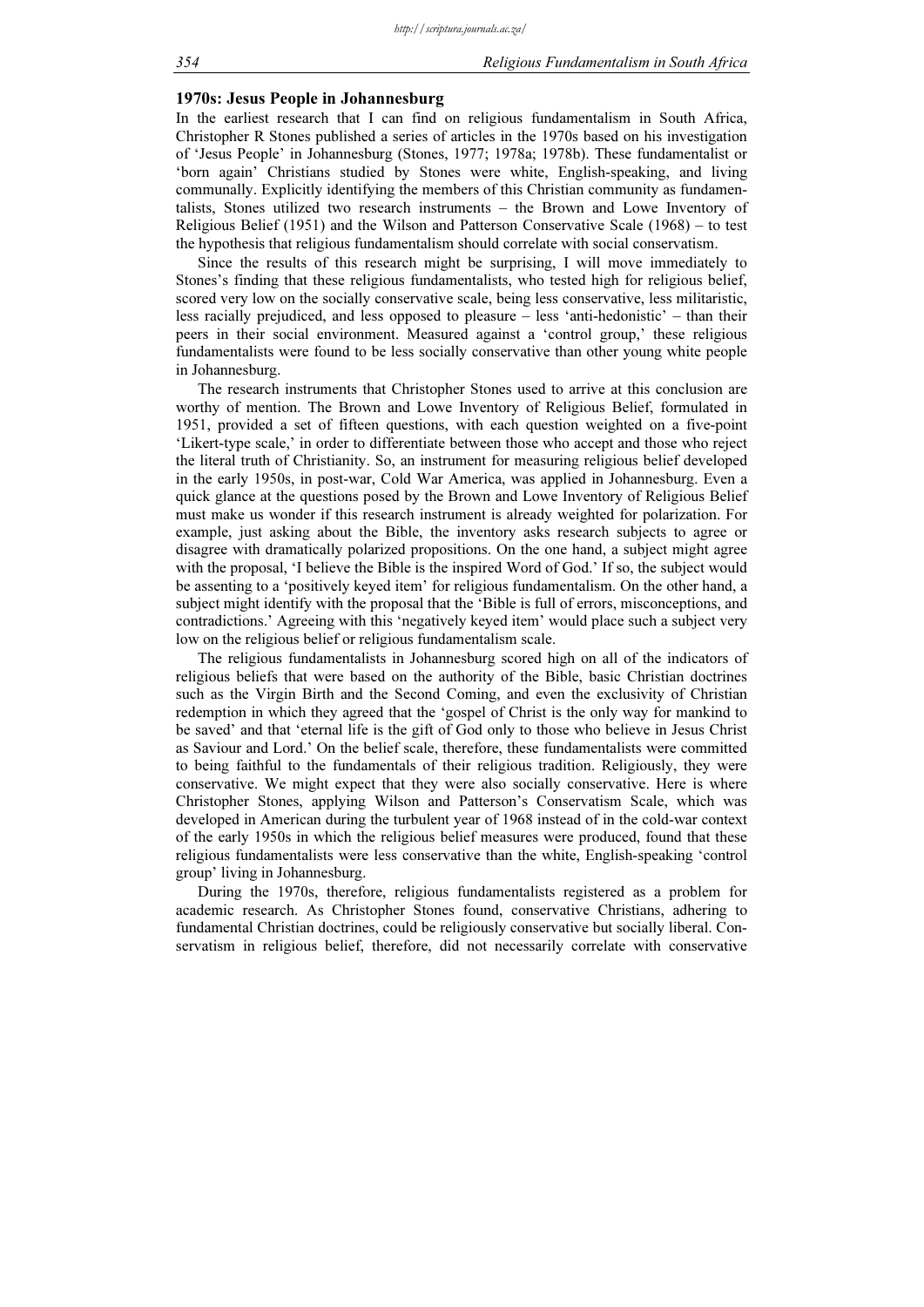political, social, or economic positions within the prevailing social order. However, the prevailing order, under the apartheid regime of the National Party in South Africa, was enforcing a radically conservative programme of militarism, racism, and denial of human freedom and expression. As Christopher Stones observed, the religious fundamentalists that he studied ran up against this conservative order. Christian fundamentalists, he found, were less militaristic, less racially prejudiced, and less repressive of personal pleasure and freedom of expression.

But these religious fundamentalists might also have registered as a threat to the apartheid state because their commitment to fundamental Christian doctrines, which were also proclaimed by the National Party regime, in church and state, did not correlate with the conservative policies of militarization, racism, and discipline advanced by the state. So, the prevailing regime in South Africa might have found these religious fundamentalists dangerous because they were not militaristic, racist, or intolerant.

Christopher Stones, reflecting on his research, points to the tension between these religious fundamentalists and their increasingly militarized social context in apartheid South Africa. 'It is interesting,' he observes, 'that members of the Jesus movement should have become significantly less militaristic at a time when South African mainstream ethos is one of increasing militarism' (Stones, 1978a:157). Reflecting, again, on context, Christopher Stones noted that 'relative to their cultural milieu, the Jesus people have become less racially prejudiced' (Stones, 1978a:157). They were also, he found, more secure, more flexible, and more tolerant of change.

I dwell on these research findings for their striking contrast with current formulations of religious fundamentalists as militant, violent terrorists; as intolerant, as puritanical. During the 1970s, religious fundamentalists in Johannesburg were a 'problem' because they were less militant, less racist, and less puritanical than they should have been according to the ethos of the apartheid regime. In this context, religious fundamentalists posed a problem for both research and governance because they seemed to be more secure, more tolerant, and perhaps even happier than they should be. Clearly, for the militarized and racist apartheid regime, if these religious fundamentalists, as Christopher Stones found, were 'less militaristic' and 'less racially prejudiced,' then they represented an implicit challenge to the militarized and racist order of the state in South Africa. Accordingly, religious fundamentalists represented a crisis not because they were violent and exclusive but because they were non-violent and tolerant of diversity.

#### 1980s: Fundamentalism and the Apartheid State

During the mid-1980s, popular and academic interest in religious fundamentalism focused on right-wing Christians, often coming from the United States, who were providing ideological legitimation for the apartheid state. Here, unlike the Jesus People in Johannesburg, religious conservatism clearly correlated with a conservative moral, social, and political agenda. Taking Protestant fundamentalism into the political arena in the United States, Jerry Falwell had founded a national organization, the Moral Majority, which was dedicated to achieving conservative political goals in four areas: pro-life, pro-family, promoral, and pro-American. Falwell's conservative Christian crusade defined the basic outlines of political policy advocated by the 'New Religious Right' or the 'New Christian Right' in the United States. That political policy was also a conservative Christian foreign policy that urged US support for the modern states of Israel, Taiwan, and South Africa.

In South Africa, the ideological support provided by right-wing Christians from the United States was welcomed by the National Party regime, which was attempting to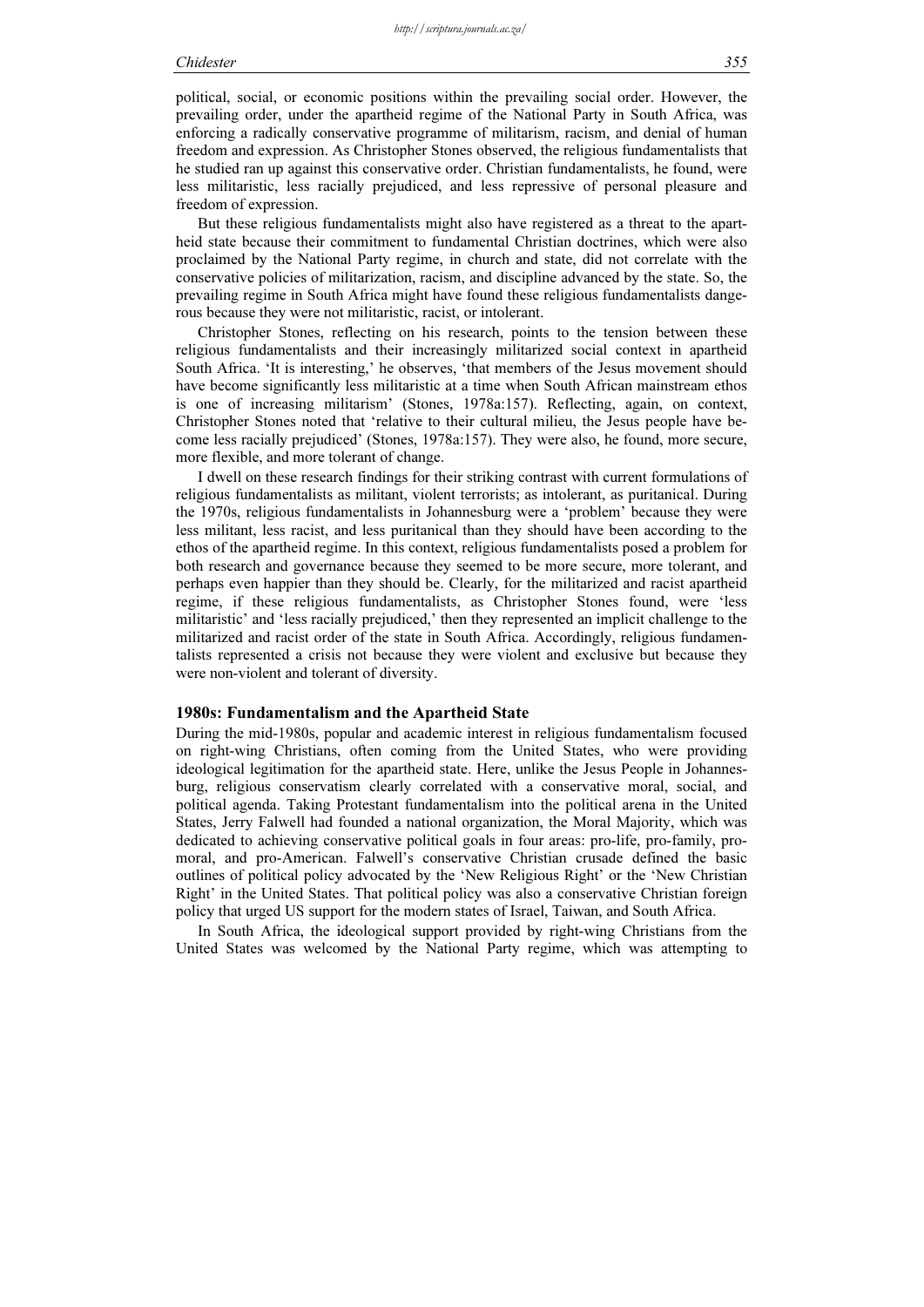maintain the apartheid system of racist oppression. As a frequent visitor during the 1980s, Jerry Falwell praised South Africa as a 'Christian country' in which human rights were upheld, that is, the rights of the unborn, because abortion was illegal. Defending the apartheid regime, Falwell castigated the Anglican archbishop Desmund Tutu as a 'phoney' (Gifford, 1991:35). According to one conservative Christian publication in the United States, the Family Protection Scoreboard, 'in the area of traditional family values, South Africa puts America to shame' because in South Africa there was no abortion, pornography, debates about women's rights, constitutional separation of church and state, or secular humanism, all of which had allegedly eroded Christian 'family values' in the United States. Conservative evangelist Jimmy Swaggert also praised South Africa as a 'godly country' on the front lines of the battle between the communist Antichrist and the 'Christian civilization' represented by the minority white regime (Chidester, 2000a:531).

In 1986 a group of 'concerned evangelicals' in Soweto objected to the fact that their "evangelical family had a track record of supporting and legitimating oppressive regimes here and elsewhere" (Concerned Evangelicals, 1986:4). The National Party regime in South Africa, however, welcomed the support from US evangelists and fundamentalists because the Dutch Reformed Church, which had been known as the 'National Party at prayer,' was no longer providing unconditional Christian justifications for the system of apartheid. A number of small right-wing Christian movements, such as the Gospel Defence League and Frontline Fellowship, emerged in the 1980s, drawing on evangelical or fundamentalist religious resources to defend the legitimacy of the apartheid state (Arendse, 1989; Gifford, 1988; Green, 1987).

While conservative Christians in South Africa could look to the New Religious Right in the United States to justify a Christian state, South African Muslims could draw inspiration from the Iranian Revolution of 1979 to imagine the possibility of an Islamic state (Lehmann, 2006). Qibla, founded in 1980 by Achmed Cassiem, advocated a dual struggle against the apartheid state and for the creation of an Islamic state in South Africa. Global in scope, this vision of an Islamic state embraced the term 'fundamentalism' as an empowering self-designation, aligning Qibla with "pro-Islamic fundamentalist countries in their attempts to establish an Islamic republic in South Africa based on the principles of the Sharia and the teachings of the Quran" (cited in Le Roux and Nel, 1998:7). Like Jerry Falwell, therefore, Achmed Cassiem used the term 'fundamentalism' at the nexus of religious conservatism, adhering to the fundamental authority of a canonical text, and a moral, social, and political programme for creating a religious state. During the 1980s, however, while Christian fundamentalism was gaining international attention, the Muslim fundamentalism advanced by Qibla received relatively little notice in the popular media or academic analysis in South Africa (but see Essack 1988; Rice 1987). That would change after the democratic elections for a new South Africa in 1994.

#### 1990s: Fundamentalism in the Streets and Schools

Perhaps we forget that the 1994 election campaign was saturated with religion. In the prelude to the 1994 election, campaign advertising evoked all the competing claims on sacred authority and power that remain an undercurrent beneath the dominant imagery of a unified 'New South Africa.' Often these advertisements displayed explicit religious content. For example, the ANC issued a full-page advertisement, supported by signatures of Christian clergy, proclaiming the gospel as the only framework for establishing full political inclusion and guaranteeing social justice. The National Party, with an ad campaign based on the testimony of ordinary people, occasionally played the religious theme. One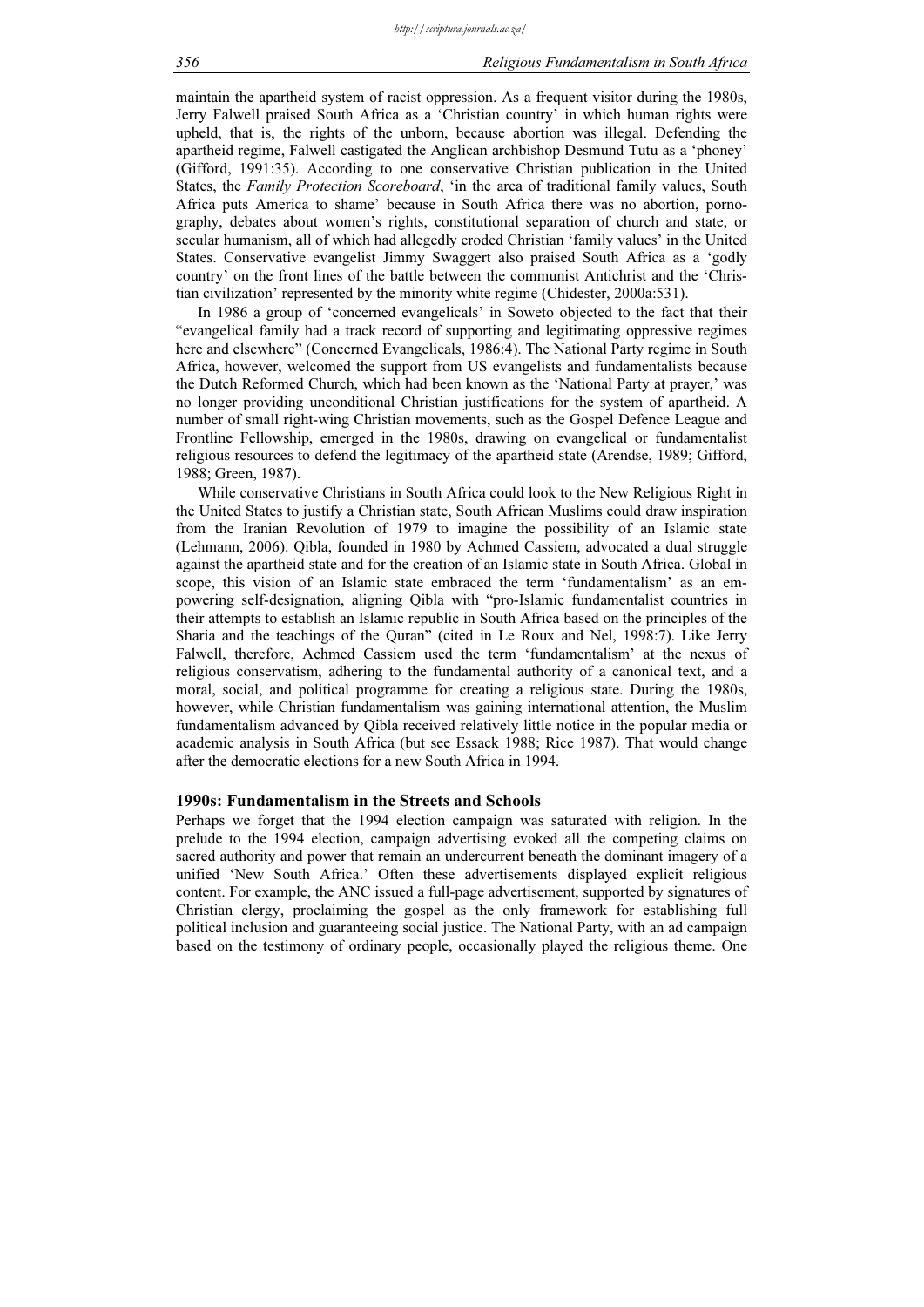advertisement quoted the Reverend Macfarlane Phenethi: "The NP apologized. As a Christian I accept that. The NP is now the party for me." Christian justice, Christian mercy – the call for Christian commitment was a significant feature of campaign rhetoric: The African Christian Democratic Party, declaring that "It's time to do it God's way," asserted that it was the only party that could unify the nation because it upheld Christian principles as the foundation for a just society. The right-wing Freedom Front claimed to represent the interests of concerned Christians in defending Christian values against the evils of communism. The Inkatha Freedom Party, however, must receive the award for creative Christian advertising. During its one-week campaign for the election, Inkatha advertised a mixed message that fused its last-minute entry into the campaign, and its ad-hoc position at the bottom of the ballot paper, into a single biblical promise of apocalyptic redemption by invoking Matthew 20:16 – "So the last shall be first."

Although Christian themes were prominent in campaign advertising, they were in counterpoint with competing Muslim claims to religious authority. In the weekend papers prior to the election, Qibla placed an add that juxtaposed the Qur'anic injunction – "Let there be no hostility except against those who practice oppression" – with a photograph of Mandela and De Klerk clasping hands, to urge people, 'Do not vote!' In the same newspaper, however, a two-page ad appeared for the African Muslim Party, calling the faithful, not only to vote, but to vote for the only party that represented Islamic law. Voters would be rewarded both in this life and the hereafter. In this life, the ad claimed, voters would be rewarded with a just society. In the hereafter, they would be saved from punishment for the sin of supporting any non-Muslim party that might extend civil rights to homosexuals. Like Christian advertising, this ad from the African Muslim Party made dramatic campaign promises of religious redemption.

Within the changing political landscape of post-apartheid South Africa, however, different Muslim claims began to be asserted in the streets of Cape Town. In July 1996, a new religious movement calling itself Pagad – People Against Gangsterism and Drugs – marched on the home of a local drug-dealer, Rashaad Staagie, shot him dead, and set his body on fire in the street. As one leader declared, "We are going to take back the streets tonight" (Mail and Guardian 8 August 1996). Claiming to be an inter-religious organization, Pagad was clearly driven by a small group of Muslim leaders, with a very specific religious agenda, but the movement initially gained grassroots support from people who felt that their lives, families, homes, and communities were under threat from gangsters (Tayob, 1996).

As a distinctively urban religious movement, Pagad deployed not only compelling religious rhetoric but also rallies, marches, and processions through the streets of Cape Town. Allegedly, Pagad also utilized paramilitary techniques – armed guards, mobile defense units, pipe bombs, and assassinations – to advance its religious cause. Hundreds of attacks against suspected drug dealers, but also against Muslim critics, academics, former members, and public places, such as the Planet Hollywood bombing at the Waterfront, were generally attributed to Pagad but vigorously denied by the movement's leadership. By February 1999, President Nelson Mandela was compelled to address this movement, even if indirectly, since he never explicitly named Pagad, in a speech before parliament, observing that "what started off expressly as a campaign against gangsterism, has now become a violent and murderous offensive against ordinary citizens." Although portraying itself as "moral and god-inspired," President Mandela observed, this religious movement "has assumed the form of terrorism to undercut Cape Town's lifeline and destablise a democratic government' (Mandela, 1999).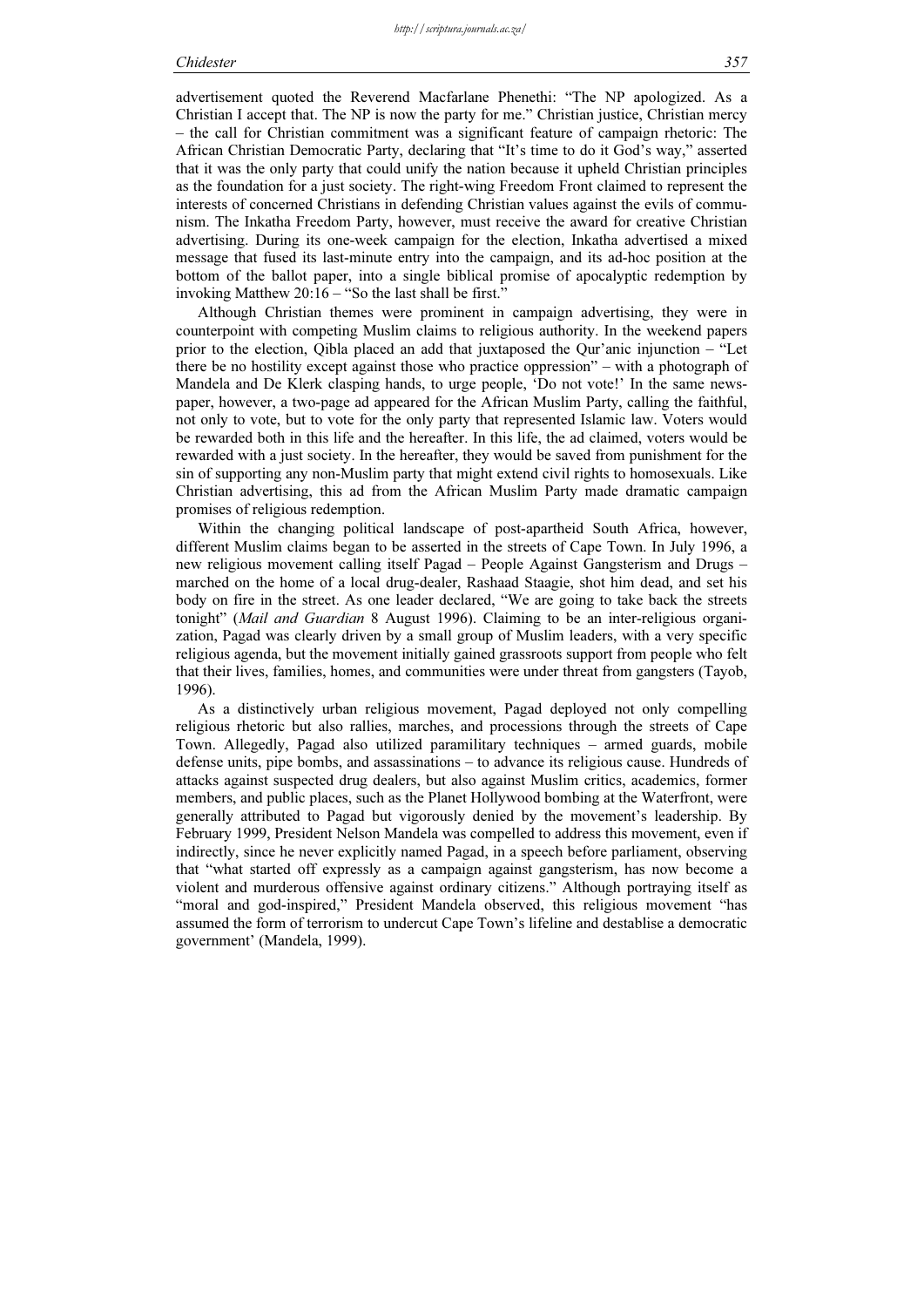In the struggle over defining the religious meaning of urban space in Cape Town, however, Pagad had gained not only a considerable support base but also a certain purchase on setting the basic terms of engagement in the city. In response to the president's speech in parliament, Pagad issued a press statement that praised Nelson Mandela's political contribution to the struggle against apartheid but condemned his religious position. "He is using our churches, mosques, and synagogues," Pagad declared, "to try and gain support from religious leaders to back political parties that stand for ungodly laws such as abortion, prostitution, gay rights, etc." Insisting that in the spiritual politics of South Africa the personal is always political, Pagad attacked Nelson Mandela for being "the leader of a party that has consistently and deliberately violated the laws of God" (Chidester, 2000b:29). As this struggle over the city continued, Pagad persisted in defining Cape Town as the site of a moral drama, a conflict between the forces of good and evil, that was local, national, and international, with its international scope highlighted on the internet by the Pagad website that displayed the logo of the movement against the background of a Mercator projection of the entire globe. According to Pagad, therefore, the local neighbourhood in Cape Town was a microcosm of the world, a local battlefield on which a cosmic war was being waged between global forces of good and evil. As this conflict over the meaning of the local neighbourhood intensified at the end of the 1990s, the Muslim leadership of Pagad struggled to reposition Islam, or a certain version of Islam, from the periphery to the centre of the city.

Like the streets, the schools became a space for asserting fundamental religious claims. In response to the new curriculum, some Christians in South Africa, especially those with ideological, organizational, and financial links with conservative Christian groups in the United States, vigorously objected to the policy for religion education. Through an organized, coordinated campaign, they argued that the new policy violated their human rights and constitutional rights to freedom of religion. This campaign drew together apparently separate organizations – a Christian organization for home schooling (Pestalozzi Trust), a Christian organization for evangelizing Africa (Frontline Fellowship), a Christian political party (the African Christian Democratic Party), and other Christian groupings – in common cause against the new policy, curriculum, and learning outcomes.

As the most vocal opponents, Christian reconstructionists mobilized letter-writing campaigns, media events, and public meetings against the new policy. Culminating at a public meeting in the Western Cape at the Christian Centre on 9 October 2001, these opponents advanced the ingenious argument that teaching and learning about religion, religions, and religious diversity, which is an educational rather than a religious activity, was actually promoting a religious worldview. Summarizing the meeting of 'concerned Christians' at the Christian Centre, the reporter noted that the principal problem with the new policy was its "active promotion of a single set of values under the guise of tolerance" (Christian Centre, 2001). These values, which were glossed as relativism, situational ethics, and the equality of all religions, were castigated as the basic elements of a New Age religion. "This set of implicit values," the reporter declared, "is present in most New Age systems of thought. Teaching and assessment based on these values effectively constitutes state promotion of a religious worldview in itself (secular humanism). This is in total contradiction with the constitutional provision of freedom of religion." Although the promotion of relativism, situational ethics, and the religious equivalence of religions nowhere appears in the policy, 'concerned Christians' at this meeting could nevertheless discern the implicit traces of a religious worldview, the religion of 'secular humanism,' which was allegedly being established in public schools as an act of religious discrimination against Christians (Christian Centre, 2001).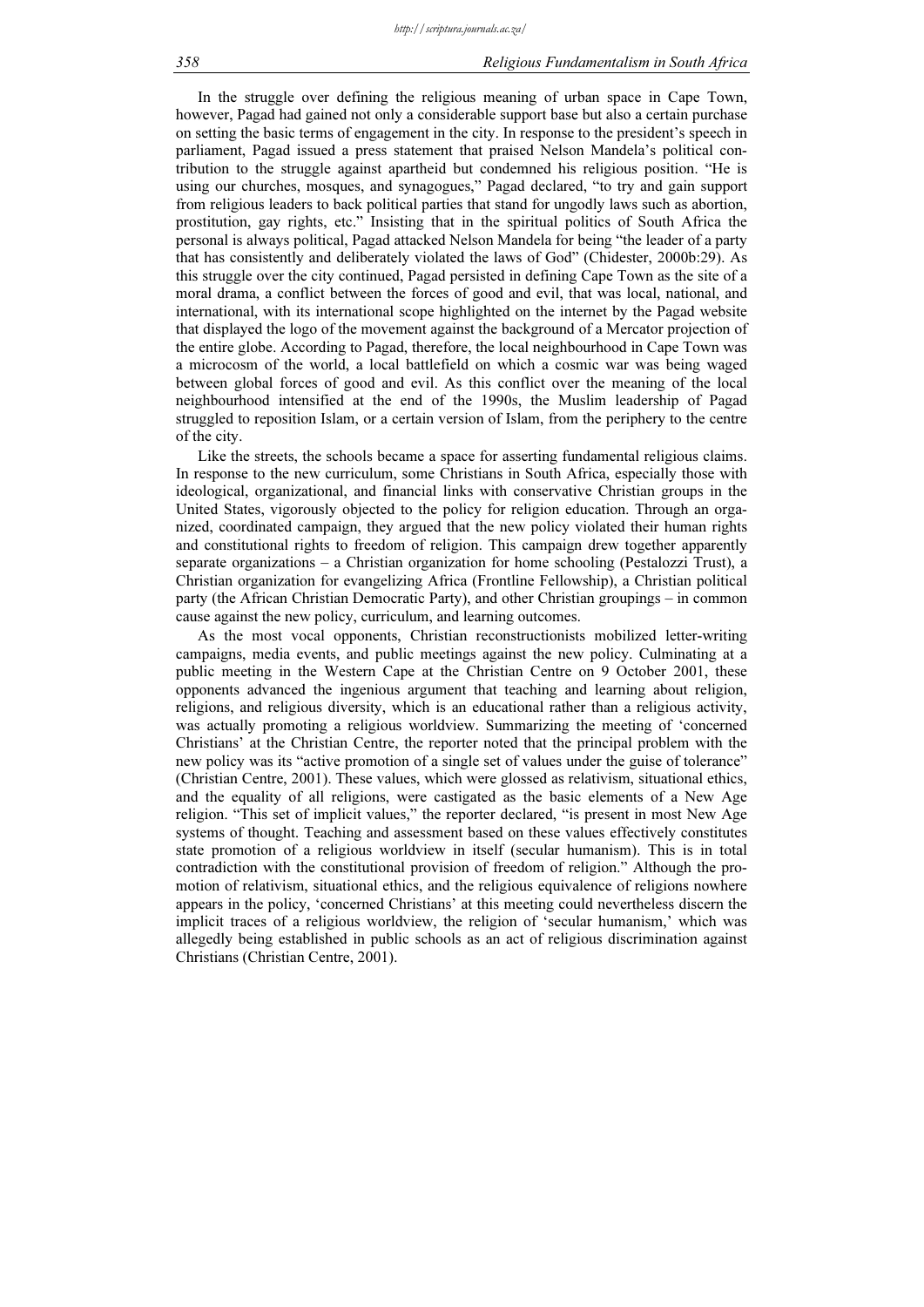Although this campaign certainly drew in parents who were concerned about the direction of educational policy in South Africa, the ingenious argument that education about religion 'implicitly' promoted a religious worldview – the religion of secular humanism – was derived from right-wing Christian organizations in the United States. Insisting that 'secular humanism' has been defined as a religion by the U.S. Supreme Court, Christian opponents of the new educational policy in South Africa have been misled by right-wing Christian campaigns in America that have actually failed to sustain that case, especially in attempts to exclude science textbooks that do not explicitly promote the biblical account of creation on the grounds that they thereby implicitly promote the 'religion of secular humanism.'

In the case of the Pestalozzi Trust, this organization for home schooling was explicitly linked, not only to a conservative Christian parent organization in the U.S., but also to the work of RJ Rushdoony, the American founder of Christian Reconstructionism. Advocating a literal interpretation of the Bible and a literal adherence to biblical law, Rushdoony inspired the Chalcedon Foundation, the Institute for Christian Economics, the Rutherford Institute, and other right-wing Christian organizations in the United States. Rushdoony was a champion of religious apartheid. 'Segregation or separation,' he wrote, 'is a basic principle of Biblical law with respect to religion and morality' (Rushdoony, 1973:294). In defense of religious apartheid, Rushdoony opposed any form of civil toleration of religious difference, because 'the believer is asked to associate on a common level of total acceptance with the atheist, the pervert, the criminal, and the adherents of other religions as though no differences existed' (Rushdoony, 1973:294). Under the influence of such religious prejudice, Christian Reconstructionists urge South African parents to prevent their children from being exposed to 'foreign' religions, forgetting that those religious and other belief systems are not foreign but flourishing in South Africa.

Disregard for adherents of other religions informs not only theory but also political practice among Christian Reconstructionists. According to a prominent disciple of Rushdoony, Gary North, Christian Reconstructionists are justified in manipulating democratic, constitutional means for Christian ends. 'We must use the doctrine of religious liberty to gain independence for Christian schools,' North wrote, 'until we train up a generation of people who know there is no religious neutrality, no neutral law, no neutral education, and no neutral civil government' (North, 1982:25). Once that programme in Christian religious education was far enough advanced, North declared, then the students it produced would 'get busy constructing a Bible-based social, political, and religious order which finally denies the religious liberty of the enemies of God' (North, 1982:25).

Certainly, Christian Reconstructionism, with its manipulative rhetoric, religious apartheid, and anti-democratic tactics, cannot provide any basis for educational policy in a diverse and democratic South AfricaNevertheless, in the controversy of the new policy for religion and education, most of the media attention given to the new curriculum was framed by the religious agenda of Christian Reconstructionists.

As this brief overview can only suggest, 'fundamentalism' in South Africa has featured in a recurring crisis of authenticity, not only religious authenticity, with its claims on solid foundations in a changing world, but also political authenticity. From the apartheid regime to the democratic dispensation, religious fundamentalism has registered as a force, for better or worse, in relation the stability and legitimacy of the South African state. Against this background, I want to ask: What kind of crisis is 'fundamentalism' currently configuring in our rapidly globalizing and increasingly polarized world?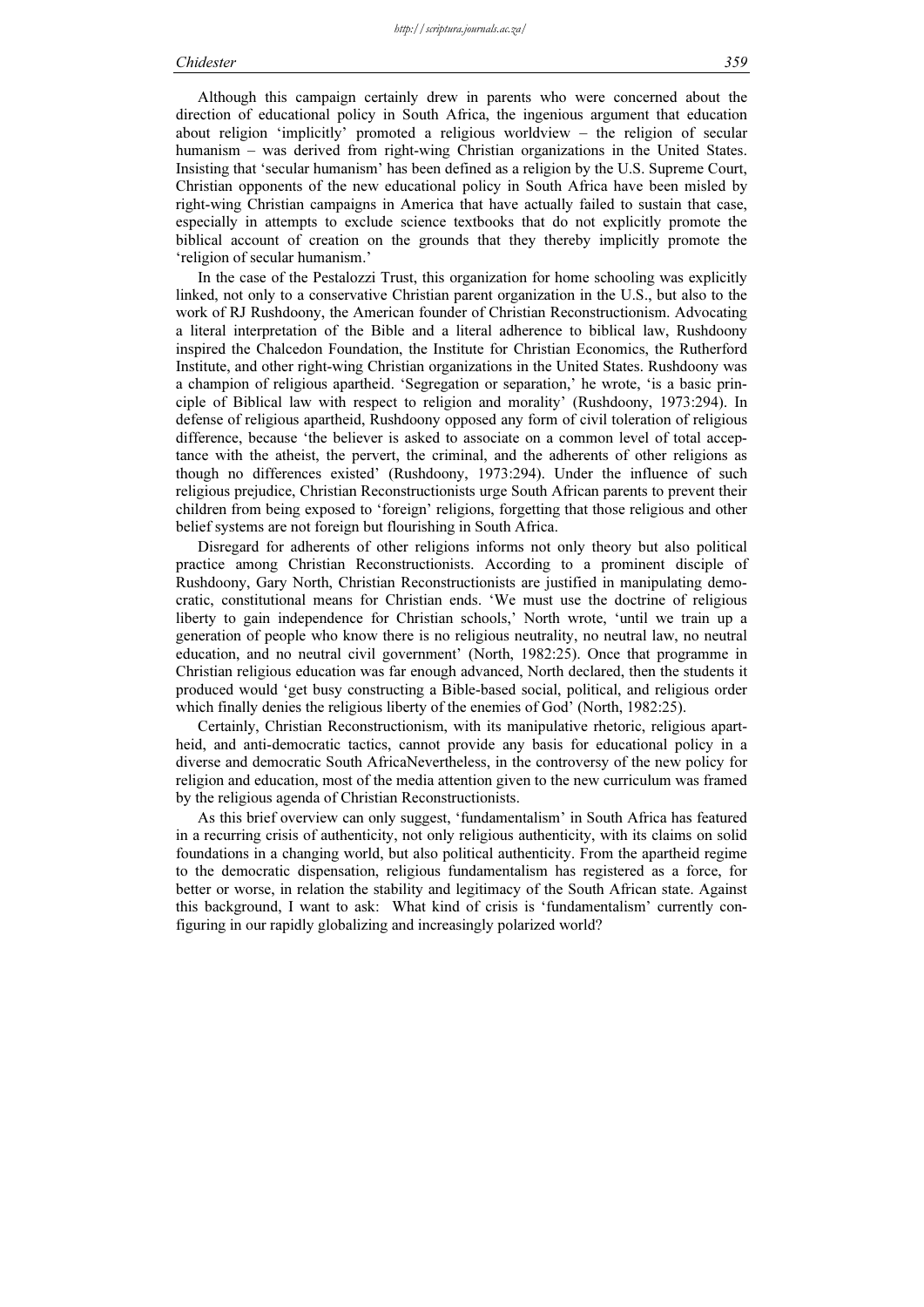## Religious Fundamentalism Now

Since September 2001, we have been under enormous global pressures that have polarized international politics into religious dualisms. As we recall, on 7 October 2001, US President George W Bush, embarking on his military adventure in Afghanistan, issued this polarizing warning, reinforcing his assertion, 'You are either with us or against us.'

Every nation has a choice to make. In this conflict, there is no neutral ground. If any government sponsors the outlaws and killers of innocents, they have become outlaws and murderers, themselves. And they will take that lonely path at their own peril (Lincoln, 2003:100).

On the same day, in response, Osama bin Laden asserted that 'these events have divided the world into two camps, the camp of the faithful and the camp of infidels. May God shield us and you from them' (Lincoln, 2003:103). As historian of religions Bruce Lincoln has observed, these are 'symmetrical dualisms,' mutually reinforcing oppositions, dividing 'us' from 'them,' under God, producing oppositions of both religious and global significance.

Globalization, with its multiple flows, promised new connectivity, new complexity, in fluid, mobile networks, with no centers or peripheries, which would enable people to overcome such polarizing oppositions. Surprisingly, our global terrain is entrenching polarization. We are not immune. In December 2004, a public dispute between President Mbeki and Archbishop Tutu inspired a series of ten installments in ANC Today, 'The Sociology of Public Discourse in a Democratic South Africa,' which began with the polarizing assertion that the people of South Africa 'could not but demand of all and sundry that they should declare where they stand. Inevitably, the question had to be answered – brother and sister, whose side are you on!' (Anonymous, 2005a).

So, here we are, poised between the intimacy of kinship, 'brothers and sisters,' and the polarizing imperative to take sides. In our case, the two sides, as formulated by 'The Sociology of Public Discourse,' are the 'elite' and the 'people.' The elite have their 'icons,' like Archbishop Tutu, 'whose opinions must be accepted as being virtually equivalent to the word of a god!' (Anonymous, 2005b). By contrast, the people have their liberation movement, leading the national struggle, which continues, although victory is certain. In the meantime, we find ourselves polarized.

In conclusion, I want to return to my opening observations about defining, theorizing, humanizing, nationalizing, and globalizing religion to suggest some of the reasons we might currently be engaging religious fundamentalism as a crisis within our present historical moment. So, I ask: Why are we worrying about fundamentalism now?

First, in defining fundamentalism, we are confronted with the perennial problem of the very word, 'religion,' operating as an oppositional term. But these oppositions are always situational and relational. In the South African context, moderate Christians might define syncretism as 'too messy' and fundamentalism as 'too pure' in order to situate themselves as 'just right.' Religious conservatives would understandably want to reject the designation, 'fundamentalism,' if it were situated in such a relational calculus. But we have seen religious activists, Christian and Muslim, claiming the designation of fundamentalism in seeking to recover what they regard as religious authenticity. We have also seen them adopting the term, 'fundamentalism,' in pursuing opposition to the apartheid state or the democratic state.

In relation to the modern state, the definition of religion matters, conferring legal recognition, tax exemptions, and other benefits, but also constraining forms of religious life that are denied the status of 'religion' or come into conflict with law and order. Since 2001,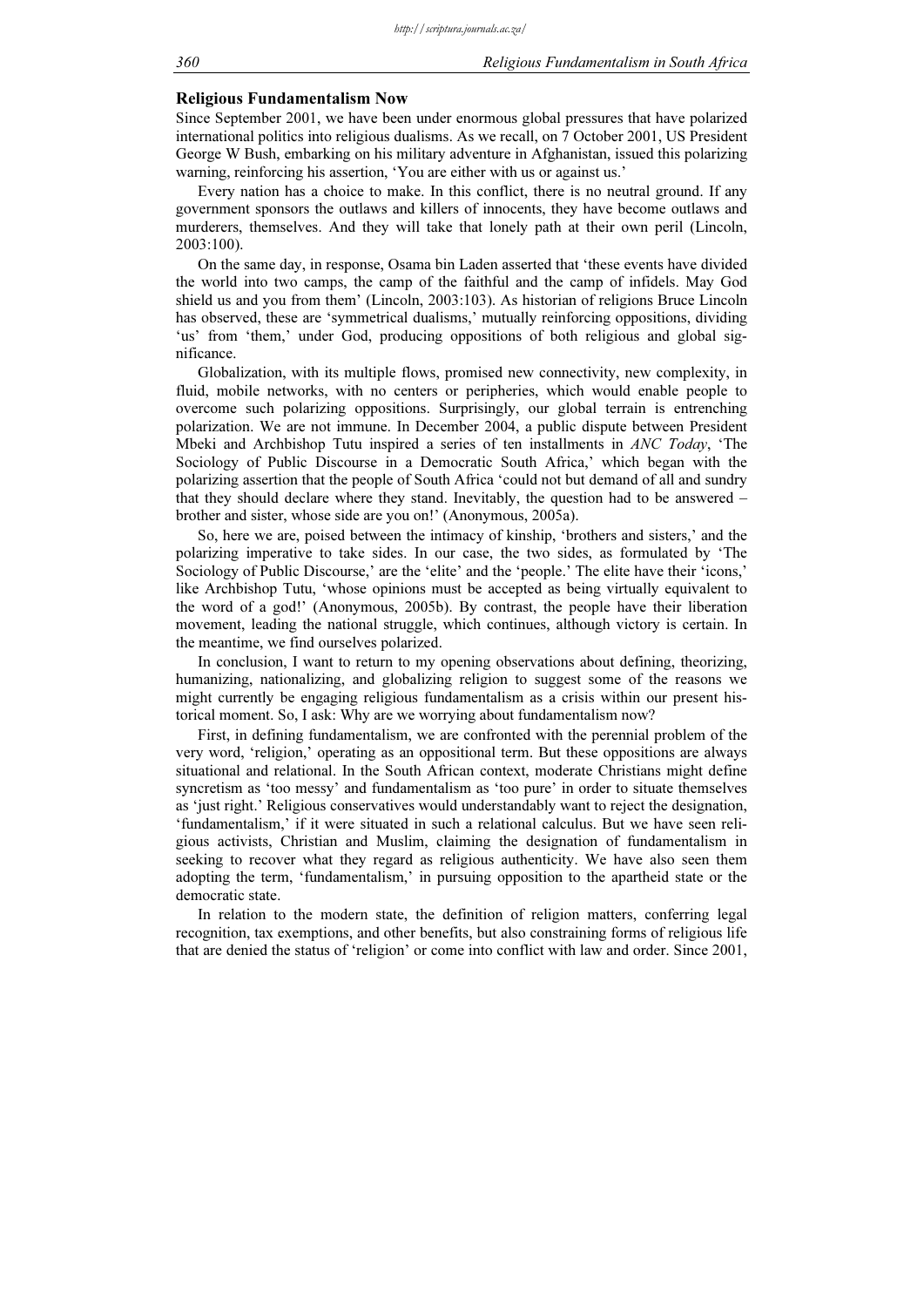the issue of defining fundamentalism in South Africa has shifted dramatically from focusing on conservative religious beliefs, in many cases religious beliefs emerging from the United States, to focusing on militant political opposition to the United States. The US State Department has established a basic equivalence between Muslim fundamentalists and terrorists. Looking into South Africa, the US State Department has listed Qibla as a dangerous terrorist organization, a classification that remains in place even though the US State Department's annual International Religious Freedom Report for 2006 noted that 'No Qibla activities were reported in the period covered by this report' (US State Department, 2006). Our efforts at definition, therefore, have to take into consideration these power dynamics of classification.

Second, in theorizing religion, the term, 'fundamentalism,' seems to play the same role in contemporary thought that was filled by the 'primitive' in nineteenth-century evolutionary theories of religion. During the nineteenth century, 'primitives' or 'savages' supposedly displayed superstitious survivals from human prehistory; today, 'fundamentalists' are allegedly reactionary, atavistic adherents of the pre-modern resisting modernity. In both cases, we find thinking about religion situated in developmental theories, whether evolutionnary or modernization theories, in which some people do not seem to be cooperating. They remain behind, as survivals of the pre-modern, or they try to go back, struggling to recover the pre-modern in opposition to modernity.

Theorizing fundamentalism, therefore, is also theorizing the meaning, power, and scope of modernity. On the one hand, modernity is rational. Modern rationality drew upon Enlightenment reason, but it also entailed, as Max Weber taught us, the institutionalized rationalization of power within the modern state and its bureaucratic monopoly and management of coercion over people in a territory. In this respect, the modern horrors of the holocaust or apartheid cannot be dismissed as aberrations in the progressive development of modernity. They were thoroughly rationalized instances of bureaucratic management, efficiency, and control. Fundamentally, therefore, terror can be found at the heart of modernity.

On the other hand, modernity, again following Max Weber, is the disenchantment, or the 'de-magification,' of the world. From this perspective, fundamentalist appeals to archaic tradition appear as atavistic revivals of magic, enchantment, or superstition in the modern world. Perhaps, as Bruno Latour has argued, we have never actually been modern (Latour, 1993). Magic and enchantment linger in the wonders of modern science, the awesome power of the modern state, which is always underwritten by political myths and rituals, and the fetishism of commodities in the capitalist, globalizing market economy. Magic, we might argue, is both shadow and substance of the global economy, shadowed by the 'occult economies' that seek to access wealth through mysteries means (Comaroff and Comaroff, 1999) but given substance by the global orthodoxy of the 'religion of the market' (Loy, 1997).

So, in trying to think about 'fundamentalism' we also have to think about modernity. Religious movements commonly identified as fundamentalist might appeal to pre-modern sources of religious authenticity, but they utilize the most modern communication technology in mobilizing a following. Arguably, they have been at the forefront of postmodern developments in cyberspace, mobile networks, and multi-sited transnational communities. Arguably, some have been at the forefront of postmodern developments in military strategy, with all of its horror, in which suicide bombers, those weaponized human beings (see Hecht, 2003; Martin, 2003; Strenski, 2003), and car bombs, that 'poor man's air force' (Davis, 2006a; 2006b; 2007), have had a definite impact. Theorizing religion,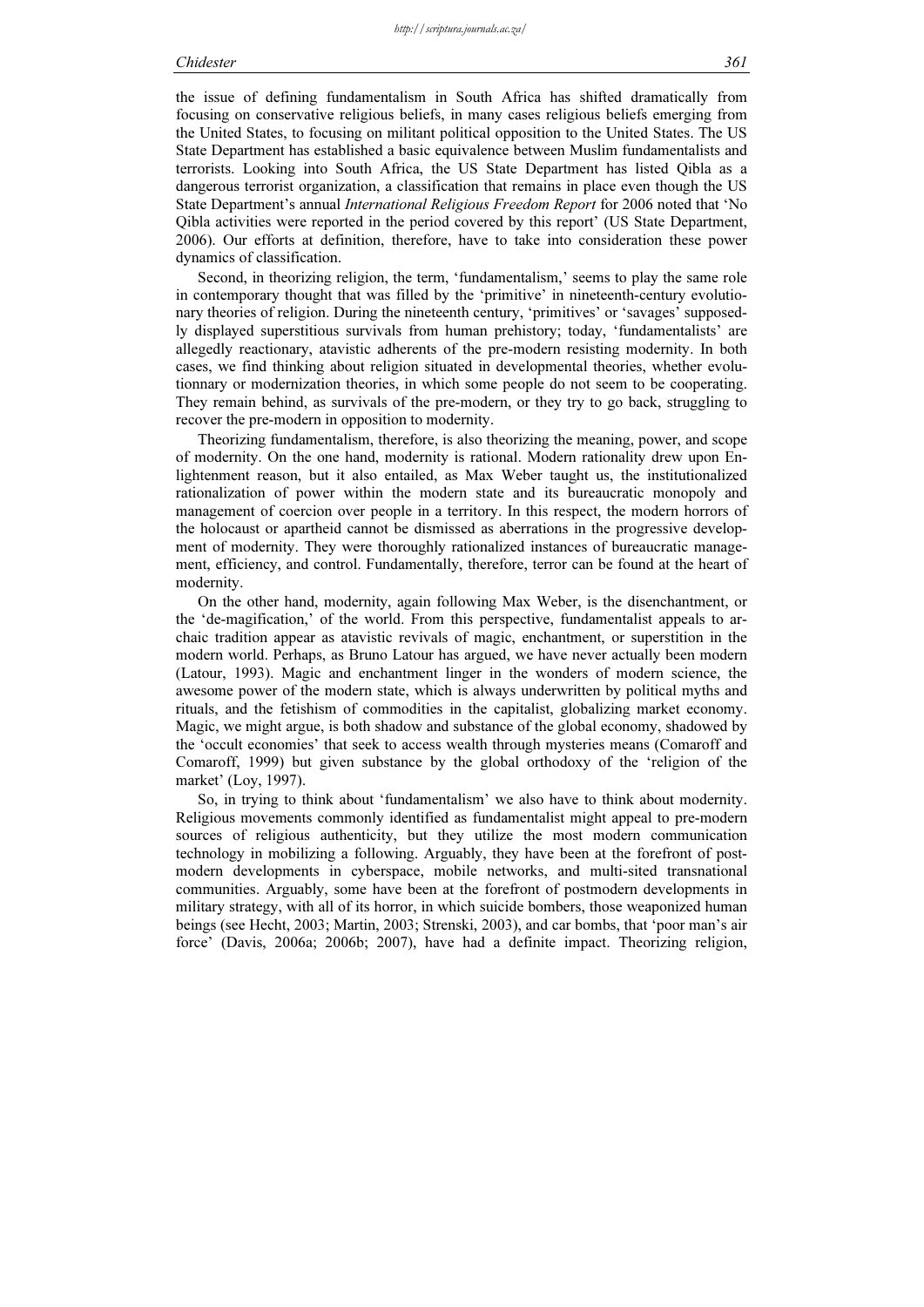therefore, requires wrestling with violence in which both modernity and its discontents are intimately entangled in our world.

Third, with respect to humanizing religion, we see fundamentalism engaged in the most extensive global politics but also in the most intimate sexual politics, gender politics, and family politics. Human beings, as embodied beings, are drawn into this intimate politics. During the 1980s, the self-proclaimed Christian fundamentalist, Jerry Falwell, built his entire political programme on the foundation of such an intimate politics, beginning with 'pro-family' initiatives in opposition to reproductive choices, women's rights, and alternative sexuality. During the first decade of the twenty-first century, we might live in a polarized geopolitical environment, but we also live in a highly-charged intimate politics in which gender, sexuality, and religion are entangled.

As many analysts have observed, religious fundamentalism is obsessed with women's bodies and male power. According to Homa Hoodfor, 'controlling women and their bodies and reclaiming the family as a site of male power and dominance is a common thread found in all brands of fundamentalism' (Hoodfor, 1996; see Gharavi, 2003; Hawley, 1994; Howland, 2003). This gendered politics, however, is not the distinctive creation or sole preserve of religious fundamentalists; it has been a recurring feature of the history of religions. What has changed, in our world, is the new linkages between what Michael Foucault called biopower, the regulation of embodied, gendered, and sexual humanity, and the modern state's demands for conformity and control (see Inda, 2005). Modern states, in their instability, try to enforce controls over this intimate politics of the body as a matter of urgency because they cannot control law and order, shifting foreign relations, or the mysteries and inequities of the global economy. Sex and money, as Roger Friedland has argued, are the basic ingredients of religious fundamentalisms, religious nationalisms, and modern states that must establish an aura of religiosity (Friedland, 2002). Human bodies and national borders, in our current crisis, are threatened. Controls over sexuality, in this reading, mirror attempts to control the promiscuous flows and corruptions of capital in globalizing economic relations. In this respect, pre-modern fundamentalists and modern states are engaged in the same project of intervening in the intimate politics of gender, sexuality, marriage, and human reproduction as ritual substitution for political problems they cannot solve. Intimate politics, therefore, is central not only to religious fundamentalisms but also to modern nations.

Fourth, moving to the national scope of religion, religious fundamentalism suggests that theorists of globalization who declared the 'death of the nation' or the 'death of the state' were premature. Ignoring all predictions of the demise of the nation-state within a transnational, globalizing world, religious fundamentalists have been making claims on state power, struggling to work out their national citizenship in various nations, and challenging any state's monopoly on exercising legitimate violence within or outside a territory. In all of these ways, religious fundamentalists are keeping alive the national question.

Scholars of religion who specialize in religious fundamentalism often identify fundamentalism as primarily a political problem. For example, Almond, Appleby, and Sivan, in their introduction to a global overview of religious fundamentalism, Strong Religion, propose that ''Fundamentalism' is one of the most significant political phenomena of our time' (2003:1; see Aikman, 2003). The importance of this 'phenomenon' only registers as important to the extent that religious actors have either captured or challenged the ultimate power of a modern state. Accordingly, they identify fundamentalists that have seized state power, finding that religious fundamentalists have captured states in five instances since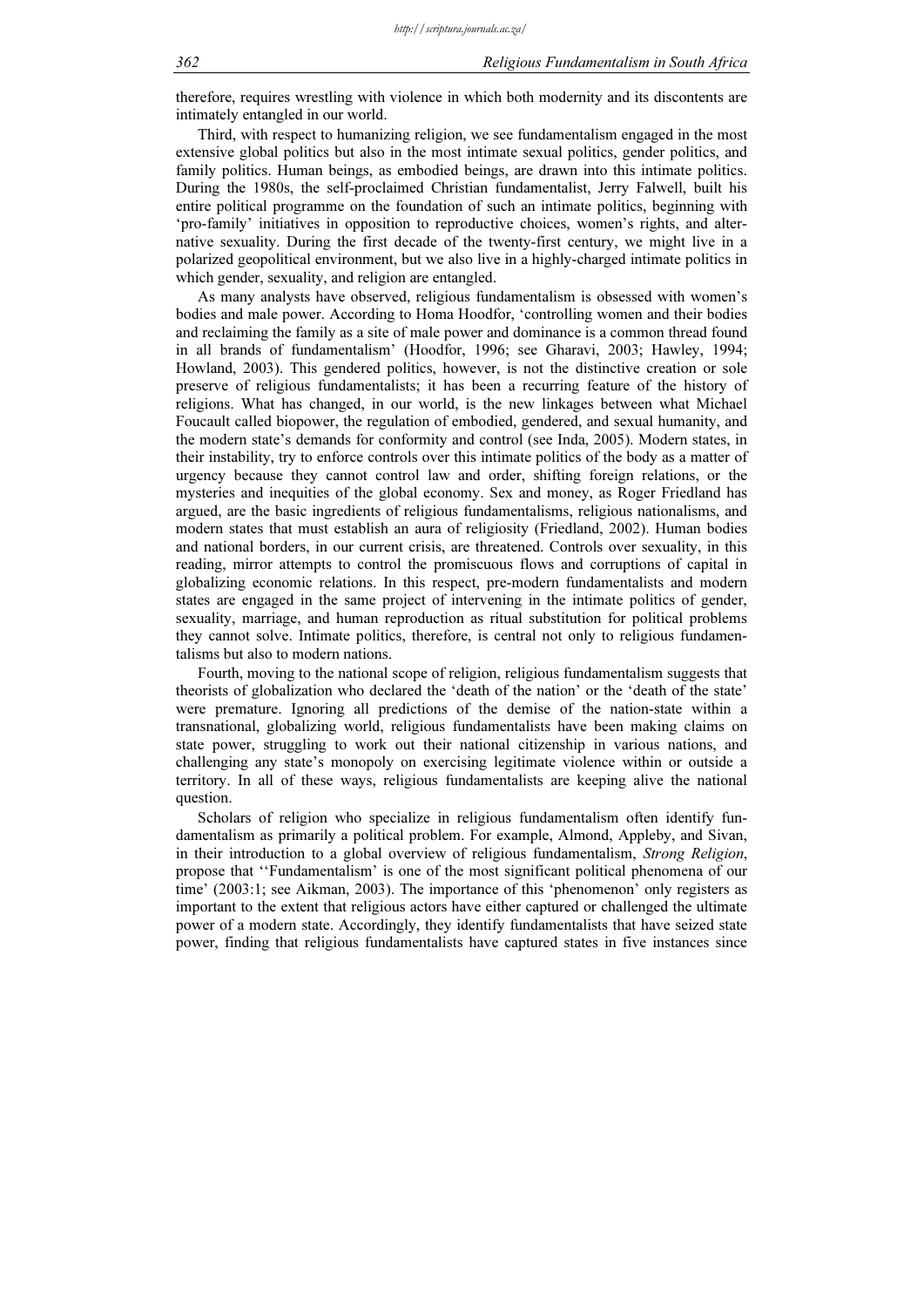1979. 'Since the Iranian revolution, purported fundamentalist movements have risen to the highest levels of power in five countries.' They identify Iran in 1979, Sudan in 1993, Turkey in 1996, Afghanistan in 1996, and India in 1996, 1998, and 1999. Arguably, they might have added a sixth example of religious fundamentalists seizing state power by adding the United States in 2000 to this list, but their point is that religious fundamentalists are significant because they want state power and so they also oppose the power of prevailing states as 'other fundamentalist movements [have] formed powerful and deadly opposition groups' (2003:1).

Opposition groups, in this account, include a diverse array of formations such as Hamas, Al-Qaeda, Sikh extremists, Jewish underground, Armed Islamic Group in Algeria, Islamic revolutionaries in Chechnya, and 'Christian radicals in the United States who stalked feminist activists and gunned down doctors who performed abortions.' Reinforcing their claim that religious fundamentalism is one of the most significant political phenomena of our time, the authors use highly-charged, evocative language to describe how these opposition groups, arguably small and marginal, but allegedly 'powerful and deadly,' have engaged in campaigns in which they 'took up arms,' 'plotted to destroy,' 'assassinated,' 'indiscriminately massacred,' and 'gunned down' their enemies. Opposition groups, of course, should not be doing any of these things. Therefore, these violent acts, religiously motivated, make religious fundamentalism 'one of the most significant political phenomena of our time.' Modern states, which normally do all of these things, whether covertly or overtly, all of the time, do not register in considering the phenomenon of religious violence in our time.

As Rashied Omar has argued, academic analysis of religious fundamentalism, which tends to regard fundamentalism as an inherently oppositional and violent force, has generally neglected the role of institutionalized and even normalized state violence. In his detailed case studies of religious violence in Bosnia, Gujarat, and South Africa, Omar has demonstrated that we must bring state violence into the picture if we hope to understand the 'phenomenon' of violent strategies and tactics by opposition groups. We cannot just single out religious groups that want states or oppose states; we also have to consider the overt and covert violence exercised by states (Omar, 2005).

Finally, in our globalizing world, religious fundamentalism registers as an obstacle to the flows of people, technology, money, new images of human possibility, and new ideals of human solidarity that are in motion, every day, in this changing global landscape. All of this global fluidity, however, is also contradicted by the unilateral and polarizing foreign policy of a US administration promoting a fundamental dualism, insisting that 'you are either with us or against us,' a dualism that is backed up by force.

Critical analysts have pointed to the religious role of the United States – fomenting a variety of religious fundamentalisms during the Cold War, advancing a particular kind of religious fundamentalism in the present – as a crucial agent in our current crisis of fundamentalism. Although we can argue about the historical details, assessing, for example, the extent to which US support for the muhajadeen in Afghanistan created al-Qaeda, we cannot ignore the implication of the United States in the emergence of religious . According to Tariq Ali, 'The most dangerous 'fundamentalism' today – the 'mother of all fundamentalisms' – is American imperialism' (Ali, 2003:xiii).

This global analysis has been echoed from a South African perspective by our poet Dennis Brutus, who surprised an audience of the World Social Forum in Brazil in 2003 when he was asked to speak about religious fundamentalism. In summary, Dennis Brutus identified the major problem in the analysis of religious fundamentalism as the United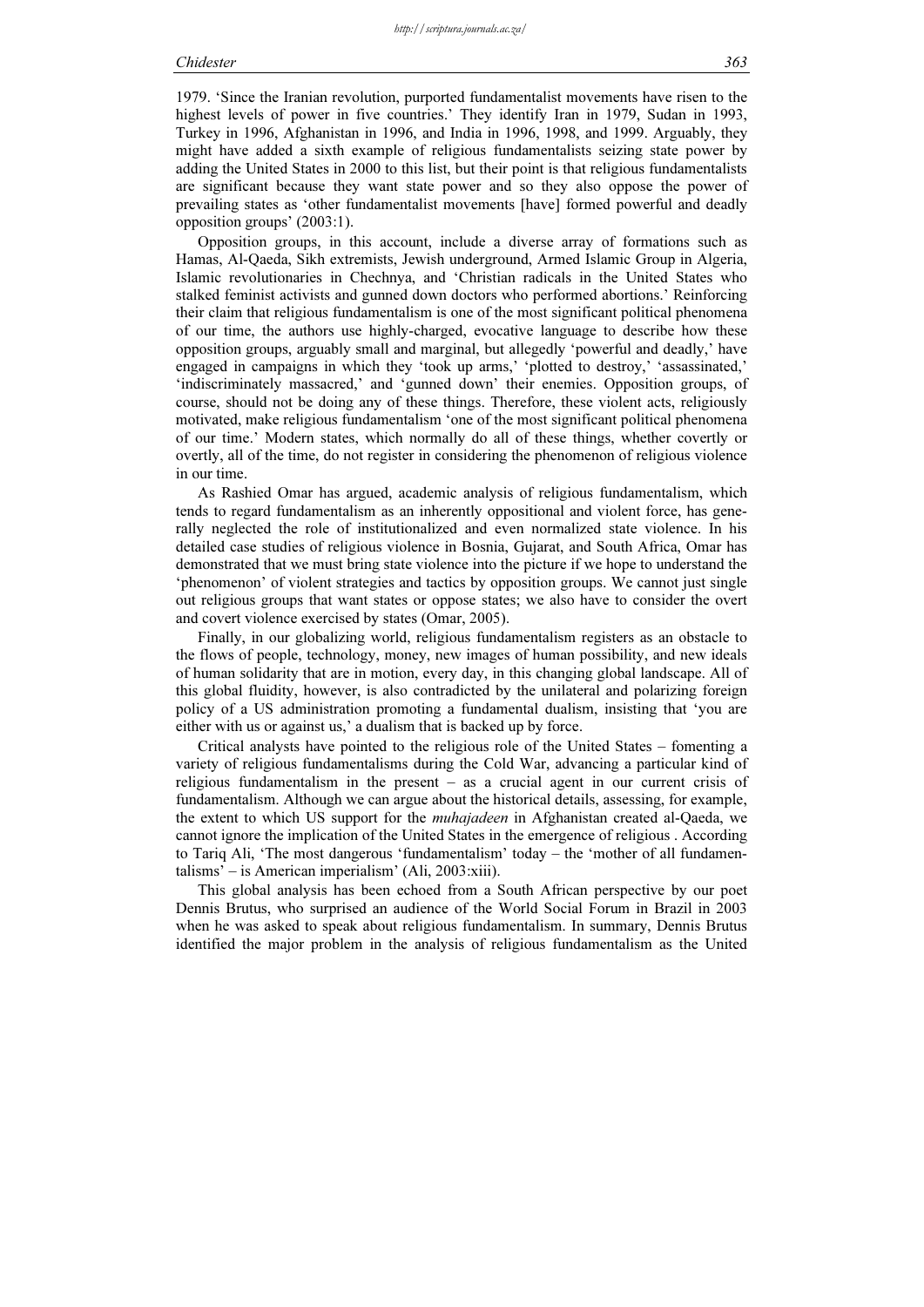States. Fundamentalism, he argued, 'contrary to the picture that the media portrays, is not so much Muslim fundamentalism as Christian fundamentalist religiosity in the USA! With their special faith in a Jerusalem under Israeli control before the coming Armageddon and rapture of Christians to heaven, these fundamentalists have amassed great influence and power – and have gained a large degree of control over the development and implementtation of US politics and policy-making. This religious fundamentalism is truly one of the most devastating and terrible forms of intolerance, because it demonizes anyone who objects or questions their views and interpretations, naming them heretics and trying to force them – whether one way or the other – into conformity' (Sunday, 2003).

We are worrying about religious fundamentalism now, I propose, because the term configures a crisis that is local, resonating within our national and intimate politics, but it also configures a crisis that is global, everywhere and nowhere, bearing religious significance bordering on the apocalyptic. Religious fundamentalists, as Scott Appleby has suggested, are reactive, selective, absolutist, dualistic, and millenarian. In these terms, here we are, all of us living in fundamentalist scenarios that seem to be made in America.

How do we read the signs of these times? How do we act in relation to this twenty-first century American fundamentalism? In Cape Town, South Africa, an organized criminal gang, the Americans, has developed a distinctive reading of the religious fundamentals of America. Calling their turf and territory in the impoverished townships 'America,' they have rendered 'Americans' into an acronym – All Mighty Equal Rights Is Coming and Not Standing. Proudly displaying the American flag, they have developed a distinctive interpretation of the flag's symbolism by reading the white stripes as money and the red stripes as blood, with blood signifying the violence necessary for making money. According to these Americans in the Cape Flats, therefore, the human truth of the United States is this merger of blood and money (Chidester, 2005:113-15).

Recently, the US Under-Secretary of State for Public Diplomacy, Karen Hughes, reiterated the Bush administration's dualistic worldview by asserting that the world is divided between two opposing 'missions.' In this highly charged religious language, echoing Christian missionary understandings of calling and sending, vocation and submission, confrontation and conversion, Karen Hughes suggested that everyone on the planet lives within an apocalyptic moment poised between death and life. The mission of Islamic terrorists such as Osama bin Laden, she said, 'is a mission of destruction and death; ours a message of life and opportunity' (cited in Metzler, 2006). If we apply an academic definition of religious fundamentalism, such as Scott Appleby's identification of the reactive, selective, absolutist, dualistic, and millenarian features defining religious fundamentalism, we cannot avoid the conclusion that the United States has been displaying many if not all of these defining characteristics of religious fundamentalism.

South Africa, I am convinced, remains a fruitful place for studying religion. South Africa is also a good place for advancing research and reflection on religious fundamentalism, not because we can place fundamentalism in a South African context but because we can advance South African perspectives on the fundamental problems of the authenticity and legitimacy of the modern state raised by the critical term, 'fundamentalism.'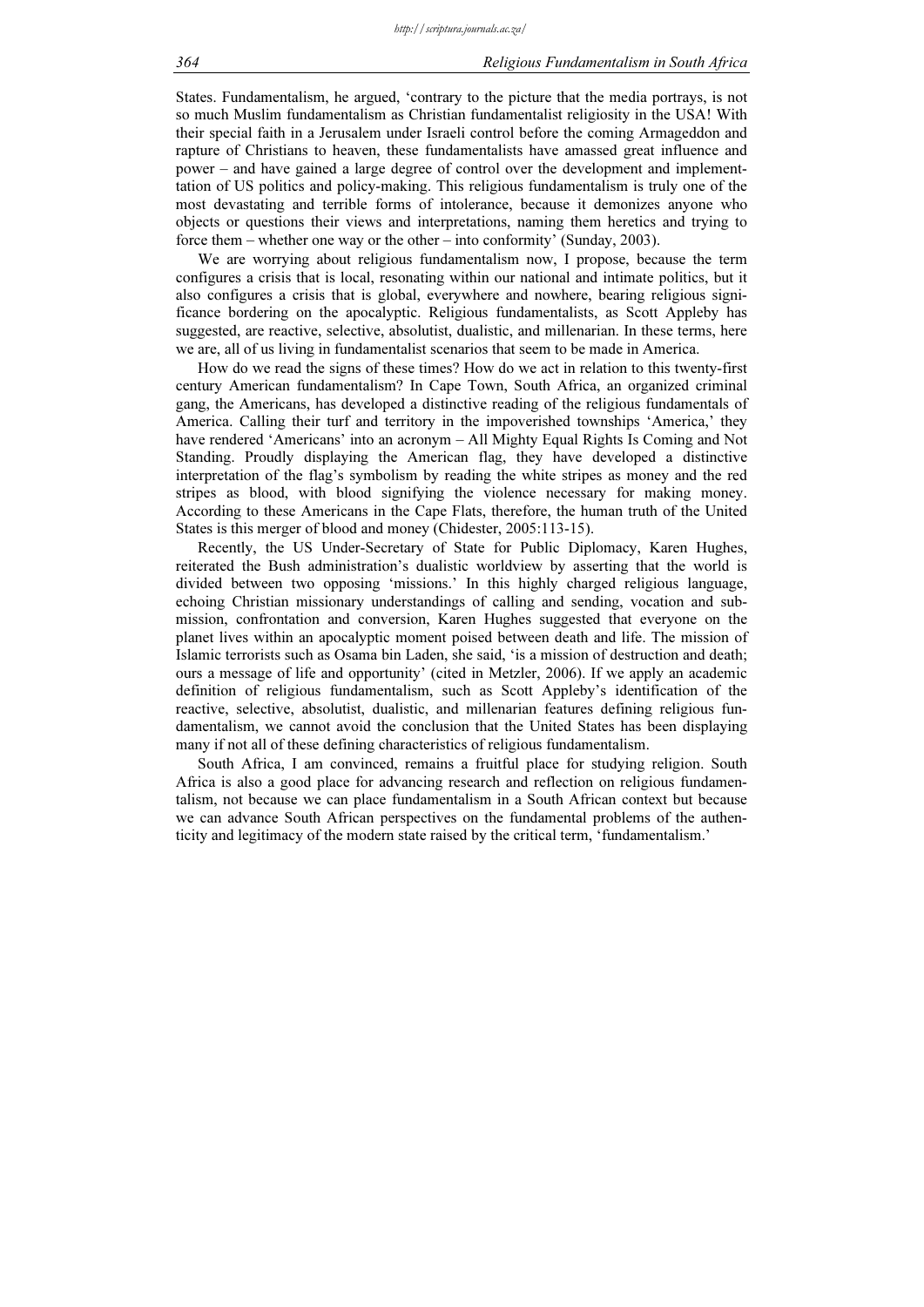# BIBLIOGRAPHY

- Aikman, David 2003. 'The Great Revival: Understanding Religious Fundamentalism,' Foreign Affairs 82, 4, http://www.foreignaffairs.org/20030701fareviewessay15416/ david-aikman/the-great-revival-understanding-religious-fundamentalism.html accessed 27 February 2007.
- Ali, Tariq 2003. The Clash of Fundamentalisms: Crusades, Jihads, and Modernity. London: Verso.

Almond, Gabriel A, R Scott Appleby, and Emmanuel Sivan 2003. Strong Religion: The Rise of Fundamentalisms around the World. Chicago: University of Chicago Press.

Anonymous 2003. 'Religions 'Rebuilding SA' Mbeki,' Bua News, 9 September 2003.

Anonymous 2005a. 'The Sociology of Public Discourse in a Democratic South Africa, Part I,' ANC Today 5,2 (14-20 January).

http://www.anc.org.za/ancdocs/anctoday/2005/at02.htm, accessed 26 October 2005.

Anonymous 2005b. 'The Sociology of Public Discourse in a Democratic South Africa, Part II, ANC Today 5,3 (21-27 January),

http://www.anc.org.za/ancdocs/anctoday/2005/at03.htm accessed 26 October 2005.

- Appleby, Scott 2000. The Ambivalence of the Sacred: Religion, Violence, and Reconciliation. Lanham, MD: Rowman and Littlefield.
- Arendse, Roger A 1989. 'The Gospel Defence League: A Critical Analysis of a Right Wing Group in South Africa.' Journal of Theology for Southern Africa 69:95-105.
- BBC 2005. 'US Chat Show Host Could Be Zulu.'
- http://news.bbc.co.uk/2/hi/africa/4096706.stm accessed 26 October 2005.
- Chidester, David 1988b. Patterns of Power: Religion and Politics in American. Culture. Englewood Cliffs, NJ: Prentice Hall.
- Chidester, David 1992a. Shots in the Streets: Violence and Religion in South Africa. Cape Town: Oxford University Press.
- Chidester, David 1996. Savage Systems: Colonialism and Comparative Religion in Southern Africa. Charlottesville: University Press of Virginia.
- Chidester, David 2000a. Christianity: A Global History. San Francisco: Harper Collins.
- Chidester, David 2000b. 'Mapping the Sacred in the Mother City: Religion and Urban Space in Cape Town, South Africa.' Journal for the Study of Religion 13, 1-2: 5-41.
- Chidester, David 2002. 'Credo Mutwa, Zulu Shaman: The Invention and Appropriation of Indigenous Authenticity in African Folk Religion.' Journal for the Study of Religion 15,2: 65-85.
- Chidester, David 2003. 'Religion Education in South Africa: Teaching and Learning about Religion, Religions, and Religious Diversity,' British Journal of Religious Education 25, no. 4: 261-278.
- Chidester, David 2004. ''Classify and Conquer': Friedrich Max Müller, Indigenous Religious Traditions, and Imperial Comparative Religion,' in Jacob K. Olupona, ed., Beyond Primitivism: Indigenous Religious Traditions and Modernity. London and New York: Routledge, 71-88.
- Chidester, David 2005. Authentic Fakes: Religion and American Popular Culture. Berkeley: University of California Press.

Christian Centre 2001. Views on the Draft Curriculum 2005 Statements. www.cellchurchonline.com/downloads/views\_on\_the\_new\_curriculum.doc accessed 12 January 2002.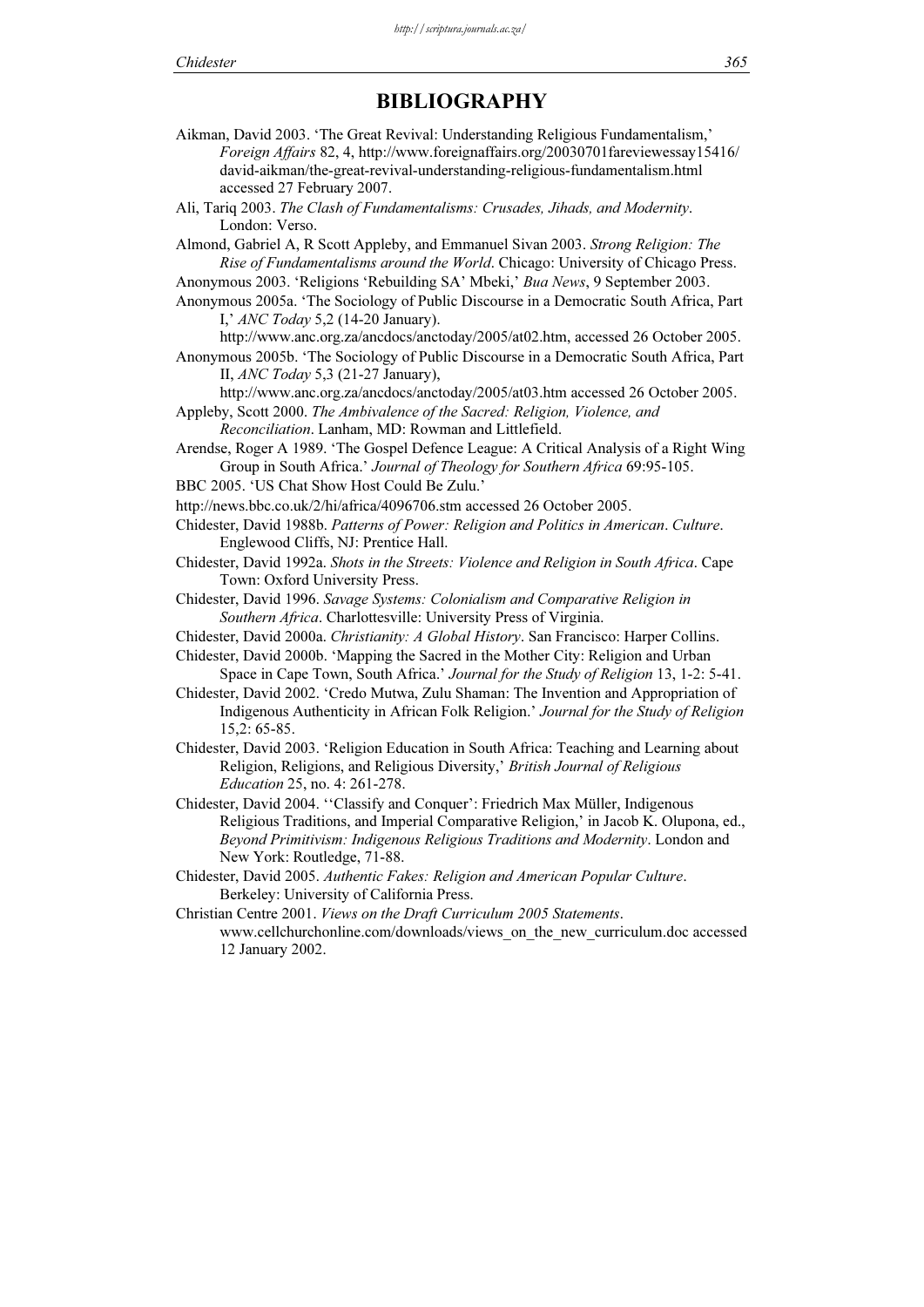- Concerned Evangelicals 1986. Evangelical Witness in South Africa: A Critique of Evangelical Theology and Practice by Evangelicals Themselves. Dobsonville, South Africa:
- Davis, Mike 2006s. 'The Poor Man's Air Force: A History of the Car Bomb (Part 1).' TomDispatch (12 April 2006).
- http://www.tomdispatch.com/index.mhtml?pid=76140, accessed 26 February 2007. Davis, Mike 2006b. 'Car Bombs with Wings: A History of the Car Bomb (Part 2).' TomDispatch (14 April 2006),
- http://www.tomdispatch.com/index.mhtml?pid=76824, accessed 26 February 2007. Davis, Mike2007. Buda's Wagon: A Brief History of the Car Bomb. London: Verso.
- Esack, Farid 1988. 'Three Islamic Strands in the South African Struggle for Justice.' Third World Quarterly 10,2:473-498.
- Friedland, Roger 2002. 'Money, Sex and God: The Erotic Logic of Religious Nationalism.' Sociological Theory 20,3:381-425.
- Gharavi, Tina 2003. 'Veiled Societies/Hidden Sexualities: Investigating and Documenting Gender and Public Space in Tehran, Iran, and Buffalo, NY.' Zivot Umjetnosti. http://www.hart.hr/pdf/zu70/gharavi.pdf, accessed 25 February 2007.
- Gifford, Paul 1988. The Religious Right in Southern Africa. Harare: University of Zimbabwe.
- Gifford, Paul 1991. The New Crusaders: Christianity and the New Right in Southern Africa. London: Pluto Press.
- Green, Pippa 1987. 'Apartheid and the Religious Right.' Christianity and Crisis 47,14:326- 28.
- Hawley, John Stratton 1994. Fundamentalism and Gender. Oxford: Oxford University Press.
- Hecht, Richard D 2003. 'Deadly History, Deadly Actions, and Deadly Bodies: A Response to Ivan Strenski's 'Sacrifice, Gift, and the Social Logic of Muslim 'Suicide Bombers'',' Terrorism and Political Violence 15,3:35-47.
- Hoodfar, Homa1996. 'Bargaining with Fundamentalism: Women and the Politics of Population Control in Iran.' Reproductive Health Matters 8:30-40. http://www.hsph.harvard.edu/Organizations/healthnet/gender/docs/hoodfar.html, accessed 25 February 2007.
- Howland, Courtney W (ed.) 2001. Religious Fundamentalisms and the Human Rights of Women. London: Palgrave Macmillan.
- Inda, Jonathan Xavier (ed.) 2005. Anthropologies of Modernity: Foucault, Governmentality, and Life Politics. London: Blackwell.
- Latour, Bruno. 1993. We Have Never Been Modern. Trans. Catherine Porter. Cambridge, Mass.: Harvard University Press.
- Lehmann, Uta. 2006. 'The Impact of the Iranian Revolution on Muslim Organizations in South Africa during the Struggle against Apartheid.' Journal for the Study of Religion 19,1:23-39.
- Le Roux, CJB and HW Nel 1998. 'Radical Islamic Fundamentalism in South Africa: An Exploratory Study. Journal for Contemporary History 23,2: